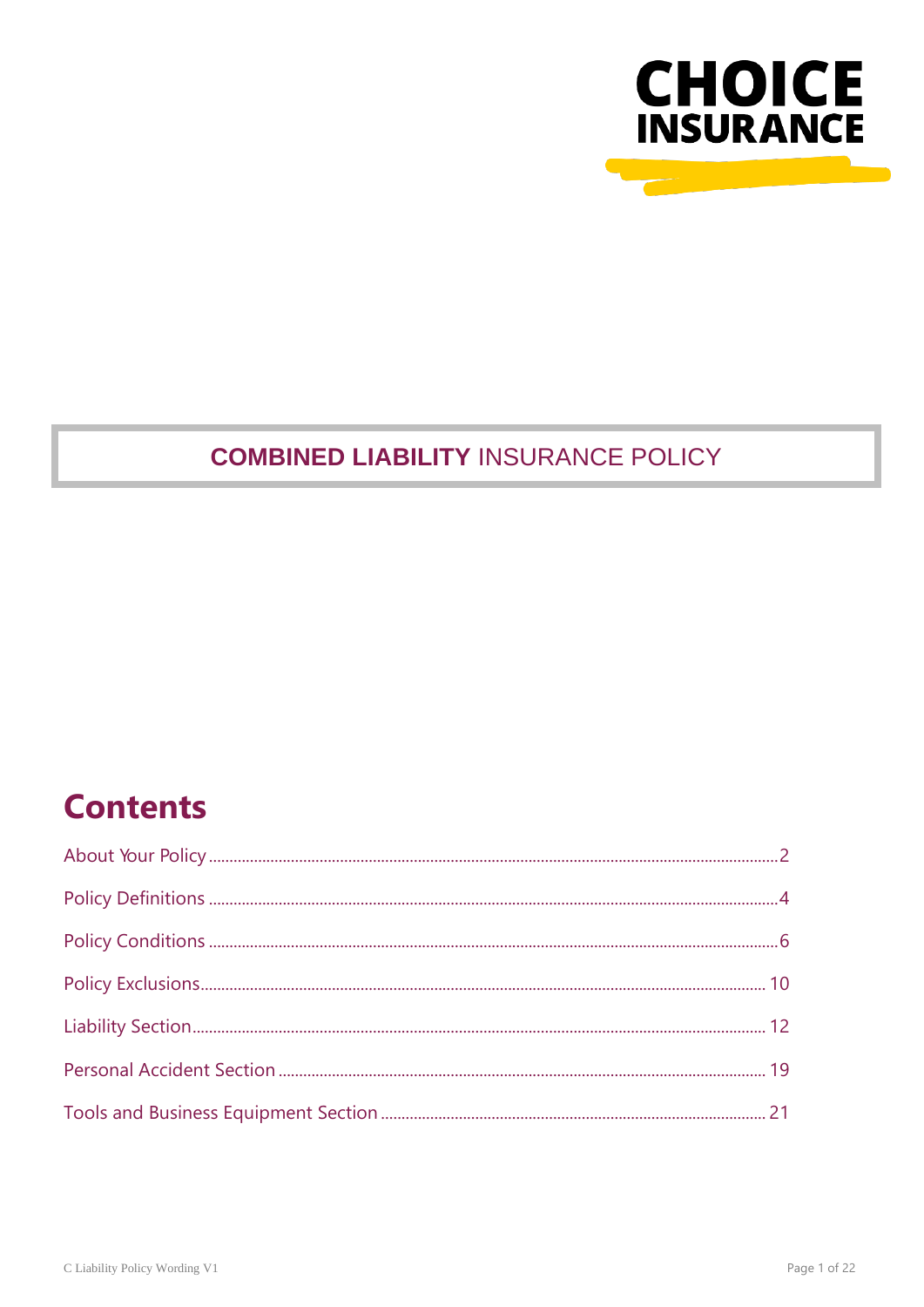## <span id="page-1-0"></span>**About Your Policy**

Your Policy is made up of Sections prepared from a proposal form or declaration or statement of fact provided by You or from Your instructions or any information in connection with this insurance provided to Your insurance adviser

The Policy Introduction explains the insurance provided under this contract

Each Section may include terms Definitions Conditions and Exclusions unique to the Section which should to be read in conjunction with the Policy Definitions Conditions and **Exclusions** 

An Endorsement forms an addition to the Section and varies the insurance provided by the Section

The Schedule and any Endorsement should be read together for precise details of Your insurance protection

Please take care to review all documentation carefully to ensure that the information provided accurately reflects your circumstances and that the cover provided suits your requirements

You should pay particular attention to any terms conditions limits and exclusions including endorsements which may require you to take action

## **Policy Introduction**

This Policy is a contract between You and the insurer

In deciding to accept this insurance and in setting the terms and premium we have relied on information you have given. You must take all reasonable care to provide complete and accurate answers to the questions we ask when you take out make changes to and renew your policy

When we are notified of a change we will tell you whether this affects your policy for example whether we are able to accept the change and if so whether the change will result in revised terms and/or a revised premium being applied to your policy

If we are not able to accept the change and it becomes necessary to cancel this insurance we will do so as described within the cancellation conditions contained within the policy

Please read the whole document carefully it is arranged in different sections It is important that

- you are clear which sections you have requested and want to be included;
- you understand what each section covers and does not cover;
- you understand your own duties under each section and under the insurance as a whole.

Please contact us immediately if this document is not correct or if you would like to ask any questions.

The language of this Policy and all related communications will be in English and the law applicable to this contract will be English Law and the decisions of English courts

All Acts of Parliament within the Policy wording include equivalent legislation in Scotland Northern Ireland the Isle of Man or the Channel Islands as the case may be

The insurer will indemnify You following Your payment of the premium within the operative Section Definitions terms Conditions and Exclusions Schedule and Endorsement as stated in the Insurance provided and Limit of Liability occurring in connection with Your Business during the Period of Insurance

The Policy Introduction Sections Definitions terms Conditions and Exclusions Schedule and Endorsements are to be read as one document

Any word or phrase stated as a Definition has the same meaning throughout the Policy terms Conditions and Exclusions Schedule and any Endorsement unless the Section Definitions terms Conditions and Exclusions Schedules or any Endorsement state otherwise

Any Item and or Limit and or Sum Insured and or Total Sum Insured and or Limit of Liability stated in a Section Schedule or any Endorsement is exclusive of Excess

Please note that You are required to inform Your insurance advisor immediately of any facts or changes which the insurer would take into account in its assessment or acceptance of this insurance and failure to do so may invalidate Your Policy or result in the Insurance provided not operating fully

You should contact Your insurance advisor if You are in any doubt as to whether a fact is material or not

Authorised Signatory Mark Williams

Murly

**Managing Director Choice Insurance Agency Ltd**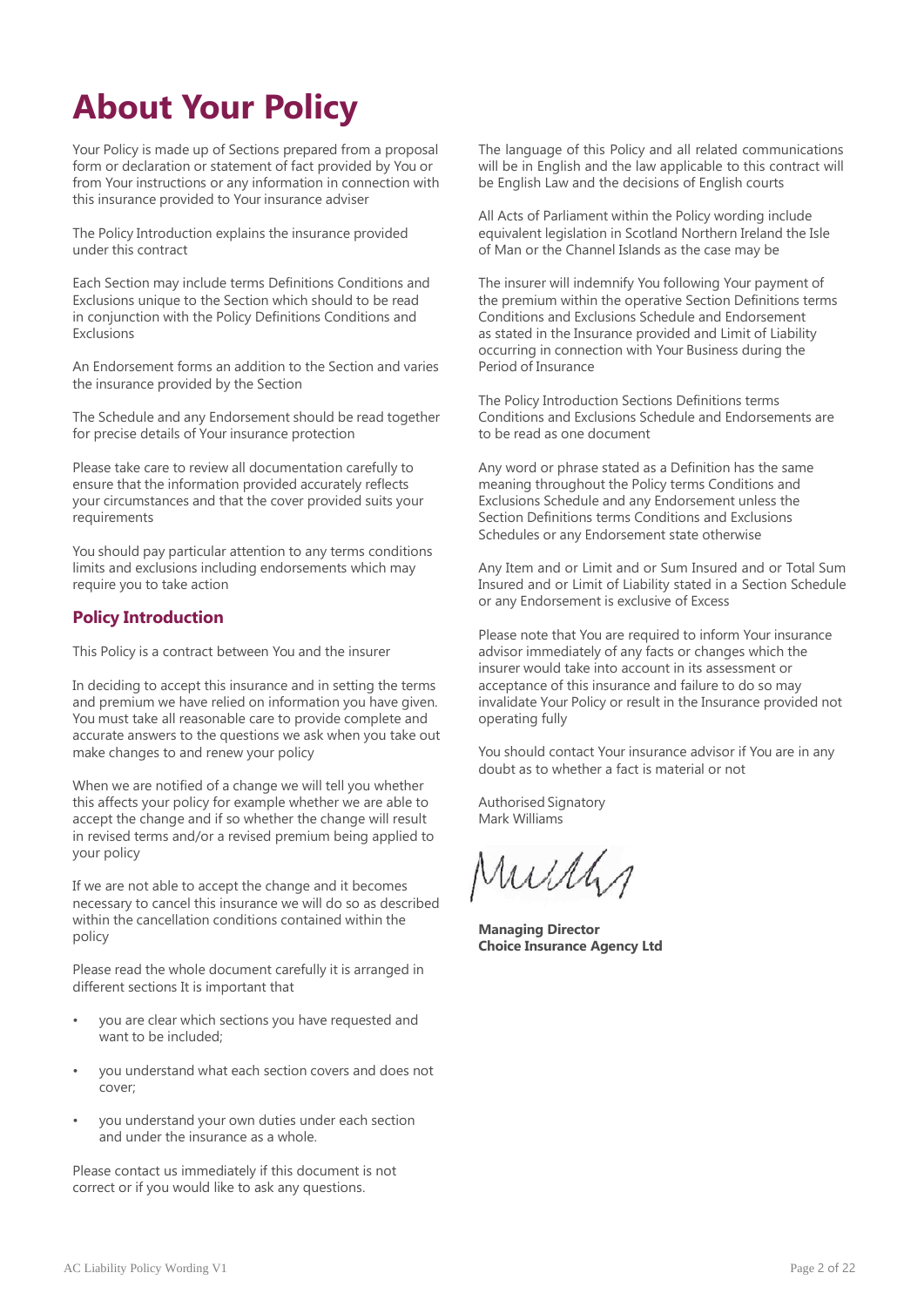## **Complaints**

It is always the intention to provide a first class standard of service. However it is appreciated that occasionally things go wrong. In some cases Your insurance provider who arranged the insurance will be able to resolve any concerns and You should contact them directly.

Alternatively if You need to complaint please contact the Choice Insurance Agency Limited Complaints Officer quoting Your policy or claim number.

Choice Insurance Agency Limited Complaints Officer Telephone: 01702 411200<br>Address: Suite 3, 4a Sou

Suite 3, 4a Southchurch Road, Southend-on-Sea, Essex, SS1 2NE Email: [Complaints@ChoiceInsuranceAgency.Com](mailto:Complaints@ChoiceInsuranceAgency.Com)

Your complaint will be acknowledged within 5 business days of receipt. If the complaint is not resolved within 4 weeks of receipt Pen Underwriting will write to You and let You know what further action will be taken. A final response letter will be issued within 8 weeks of receipt. Upon receipt of the letter if You remain dissatisfied You may refer Your complaint to the Financial Ombudsman Service.

If after making a complaint to Choice Insurance Agency Limited You are dissatisfied with Our "Final response" (or if Your complaint remains unresolved after 8 weeks of initially telling Us) You may be able to refer Your complaint to the Financial Ombudsman Service (FOS) at:

The Financial Ombudsman Service Exchange Tower **London** E14 9SR Tel: 0800 023 4567 (for landline users) 0300 123 9123 (for mobile users) Email: [complaint.info@financial-ombudsman.org.uk](mailto:complaint.info@financial-ombudsman.org.uk) Website[:www.financial-ombudsman.org.uk](http://www.financial-ombudsman.org.uk/)

The FOS may review Your complaint subject to certain eligibility criteria

Further details of the FOS can be obtained from [www.financial-ombudsman.org.uk](http://www.financial-ombudsman.org.uk/)

Whilst We are bound by the decision of the FOS You are not.

Following the Complaints procedure does not affect Your right to take legal action.

## **Compensation Scheme**

The providers of this insurance as defined in this Policy are covered by the Financial Services Compensation Scheme (FSCS). If they cannot meet their obligations You may be entitled to compensation under this scheme depending on the type of insurance and the circumstances of the claim

You are covered for 90 per cent of the claim without any upper limit. However, for compulsory classes of insurance You are covered for 100 per cent of the claim without any upper limit.

Further information about compensation scheme

arrangements is available from the FSCS

You can visit the website at [www.fscs.org.uk](http://www.fscs.org.uk/)

## **How to make a claim**

At Choice Insurance Agency Limited We understand that claims form a critical component of Our offering the moment the Policy becomes tangible and We are relied upon to deliver upon Our commitment to You.

We have assembled an experienced team who embody Our three key principles of:

**Partnership** – Working together to achieve the optimum outcome to the claim

**Expertise** – We employ staff and engage service providers who are experts in their field

**No-nonsense** – We apply a flexible and proactive approach to the claims process

To report a claim, please contact:

Claims Telephone Number - 03330 107 190

Claims Email Address - [uk.newclaims@penunderwriting.com](mailto:uk.newclaims@penunderwriting.com)

## **Data Privacy Notice**

Choice Insurance Agency is the trading name of Choice Insurance Agency Ltd. We are the data controller of any personal information you provide to us or personal information that has been provided to us by a third party. We collect and process information about you in order to arrange insurance policies and to process claims. Your information is also used for business purposes such as fraud prevention and detection and financial management. This may involve sharing your information with third parties such as insurers, brokers, insurance intermediaries such as Managing General Agents, reinsurers, claims handlers, loss adjusters, credit reference agencies, service providers, professional advisors, our regulators, police and government agencies or fraud prevention agencies.

We may record telephone calls to help us monitor and improve the service we provide. For further information on how your information is used and your rights in relation to your information please see

[http://www.choiceinsuranceagency.co.uk/privacy-policy.](http://www.choiceinsuranceagency.co.uk/privacy-policy) If you are providing personal data of another individual to us, you must tell them you are providing their information to us and show them a copy of this notice.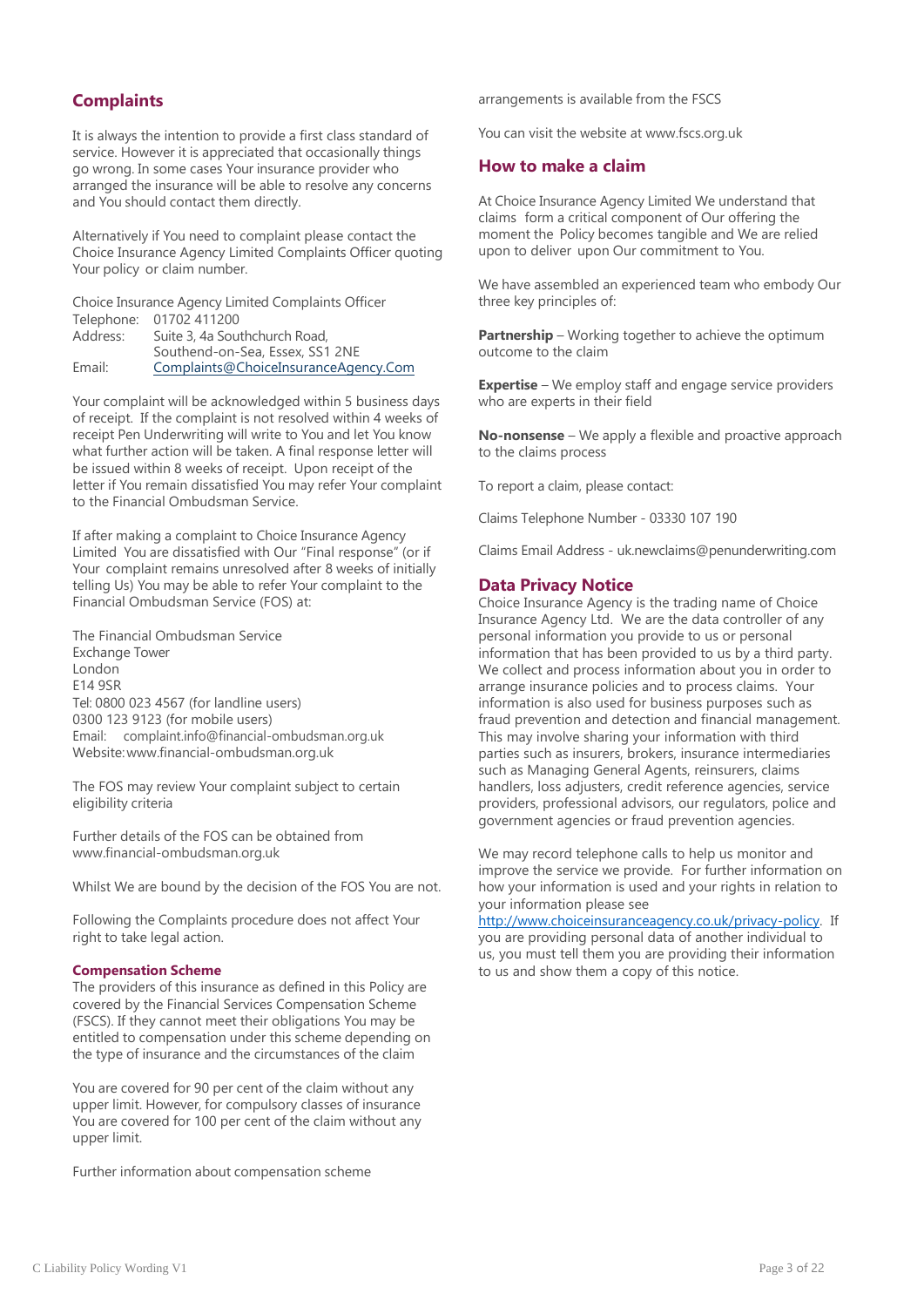## <span id="page-3-0"></span>**Policy Definitions**

These Definitions apply to Your entire Policy wherever these words or phrases appear starting with an upper case letter except where otherwise stated

## **Business**

means Your business as stated in the Schedule

## **Company/Our/Us/We**

means insurers whose identity is stated in the Endorsement entitled IDENTITY OF INSURERS attaching to the Schedule

### **Contractual Liability**

means liability attaching to You by virtue of a contract but which would not have attached in the absence of such contract

### **Conveyance**

means any water and or air and or road and or rail conveyances of every description

### **Damage**

means physical loss or destruction of or damage to Property

### **Data**

means information represented or stored electronically including but not limited to code or series of instructions operating systems software programs and firmware

## **Electronic Data**

means facts concepts and information converted to a form useable for communications interpretation or processing by electronic and electromechanical data processing or electronically controlled equipment and includes programs software and other coded instructions for the processing and manipulation of data or the direction and manipulation of such equipment

## **Employee(s)**

means

- 1) anyone under a contract of service or apprenticeship with You
- 2) any
	- a) labour master or labour only subcontractor or person supplied or employed by them
	- b) self-employed person
	- c) person hired to or borrowed by You
	- d) person engaged under a work experience youth training or similar scheme
	- e) voluntary helper
	- f) outworker or homeworker

under Your control and supervision while working for You in connection with Your Business

#### **Endorsement(s)**

means the document(s) detailing modifications made to the insurance provided under the Policy or Section

#### **Event**

means any one occurrence or series of occurrences directly or indirectly attributable to single source or the same original repeated or continuing cause

#### **Excess**

means the amount You or any party entitled to indemnity will contribute in relation to every Event insured each and every loss before We assume any responsibility to make a payment and applies after the application of all other terms and Conditions

The Excess does not form part of the Limit of Liability and is payable by You before the application of the Limit of Liability

#### **Incident**

means an Event of Damage to insured Property used by Your Business carried on at the Premises

## **Insured/You/Your**

means the person or corporate body or organisation detailed in the Schedule

### **Microchip**

means a unit of packaged computer circuitry manufactured in small scale and made for program logic including computer memory purposes and expressly including integrated circuits and microcontrollers

### **Period of Insurance**

means the period stated in the Schedule or any subsequent period for which We agree to accept payment of premium

## **Pollution or Contamination**

means

1) pollution or contamination of Buildings or structures or of water or land or the atmosphere

and

2) all loss Damage or Bodily Injury directly or indirectly caused by or arising from such pollution or contamination

#### **Property**

means material property

## **Proposal**

means any completed proposal form and or information provided by You or on Your behalf in connection with this insurance Policy including all declarations and or statement of fact and or instructions

#### **Schedule**

means the document stating the operative Section(s) You have chosen the Period of Insurance and details Your Business the Limit of Liability or Sum Insured and or Total Sum Insured and or Insurance Provided under the Sections(s)

#### **Section(s)**

means the parts of this Policy that detail the insurance cover provided for each individual Section of this Policy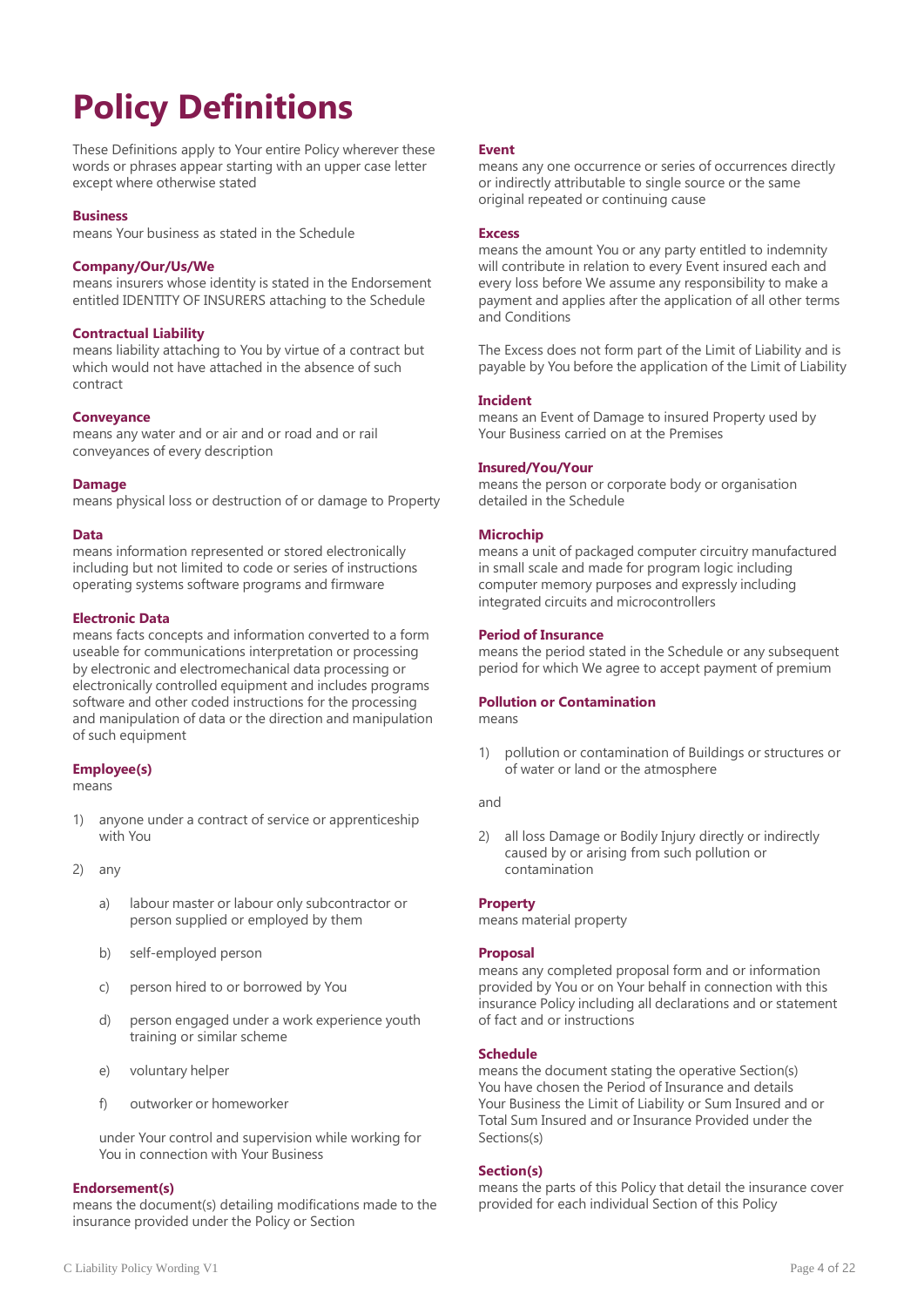## **System**

means computers other computing and electronic equipment linked to a computer hardware software programs data electronic data processing equipment Microchip and anything which relies on a Microchip for any part of its operation and includes for the avoidance of doubt any computer installation

## **Territorial Limits**

means Great Britain Northern Ireland the Isle of Man or the Channel Islands but not Offshore Activity

## **Terrorism**

Not applicable to the Liability Section

means acts of persons acting on behalf of or in connection with any organisation which carries out activities directed towards the overthrowing or influencing by force or violence of Her Majesty's Government in the United Kingdom or any other government de jure or de facto

## **Virus**

means programming code designed to achieve an unexpected unauthorised and or undesirable effect or operation when loaded onto a System transmitted between Systems by transfer between computer Systems via networks extranets internet electronic mail or attachments thereto or via floppy diskettes or CD-ROMs or otherwise and whether involving self-replication or not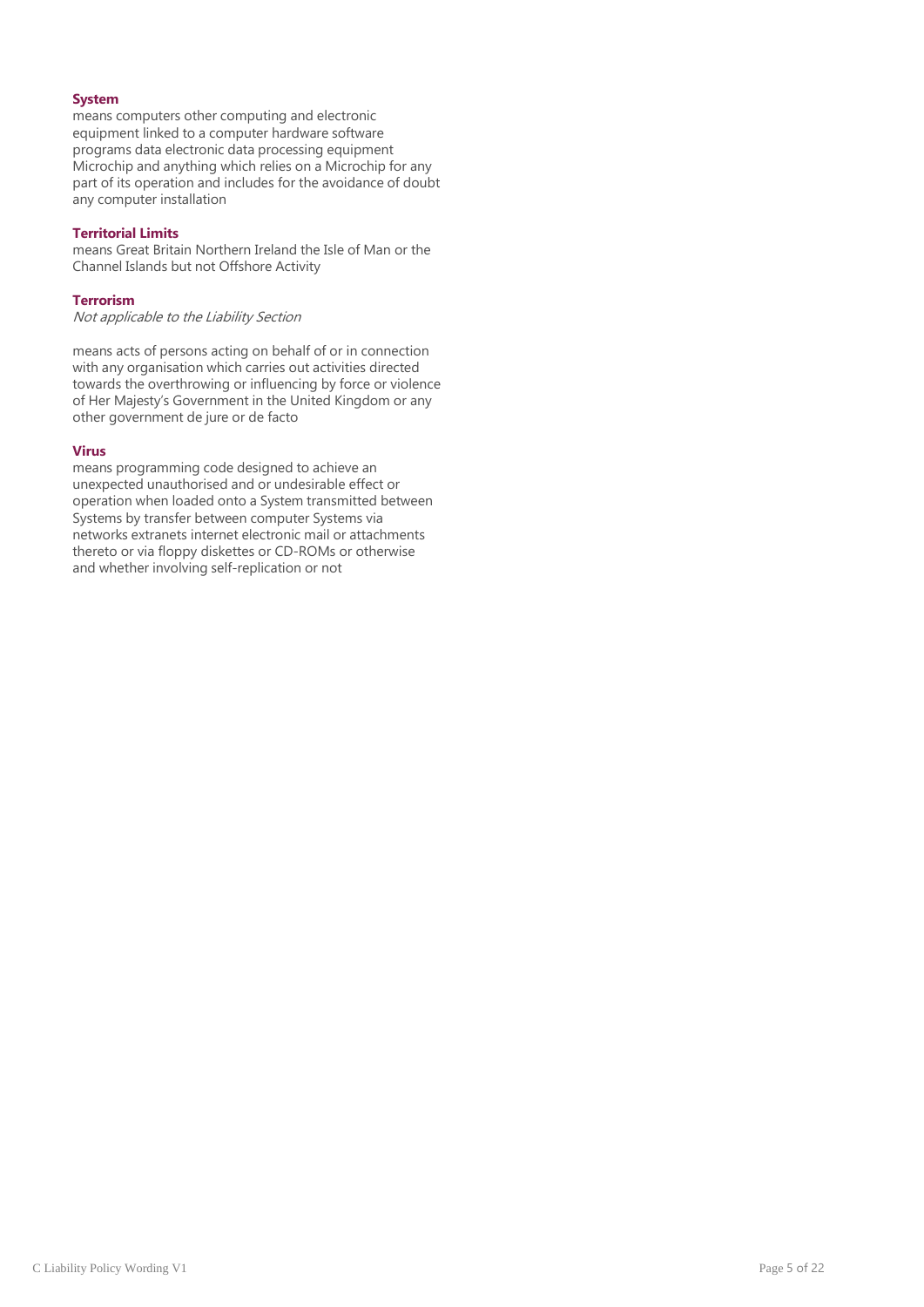## <span id="page-5-0"></span>**Policy Conditions**

## **Alteration of Risk**

The insurance under this Policy will cease if after the commencement of this insurance

- 1) Your interest ceases except by death
- 2) Your Business be wound up or carried on by a liquidator or administrator or receiver or permanently discontinued
- 3) the risk of Damage accident or Bodily Injury is materially increased unless We state otherwise in writing

**Misrepresentation Misdescription or Non-disclosure**

You must make a fair presentation of the risk in a manner which would be reasonably clear and accessible before entering into this Policy including

If You knew You did not provide a fair presentation of the risk or if You did not care whether You made a fair presentation of the risk We may avoid this Policy and retain all premiums and You shall reimburse Us in respect of all payments already made by Us

In all other cases if You did not provide a fair presentation of the risk Our rights are set out below

- 1) if We would not have entered into this Policy if You had made a fair presentation of the risk We may avoid this Policy and return all premiums to You and You shall reimburse us in respect of all payments already made by Us
- 2) if We would have entered into this Policy but on different terms other than as to premium this Policy will be treated as if it had been entered into on those different terms
- 3) in addition if We would have entered into this Policy but would have charged a higher premium We may reduce proportionately the amount to be paid on any claim by reference to the calculation below in which "X" represents the percentage of the full value of the claim that We shall be required to pay
	- $X =$  premium charged divided by the premium that would have been charged if You made a fair presentation of the risk all multiplied by 100
- 4) if We would have charged a higher premium and would have entered into the Policy on different terms both paragraphs 2 and 3 above shall apply

## **Conditions Precedent and Warranties**

It is a condition precedent to Our liability that You comply with all terms, conditions and exclusions of this Policy, insofar as they relate to anything to be done or complied with by You.

## Where:

(i) there has been a failure to comply with a term (express or implied) of this Policy, other than a term which

defines the risk as a whole;

and

(ii) compliance with such term would tend to reduce the risk of loss of a particular kind and/or loss at a particular location and/or loss at a particular time, the Insurer cannot rely on the breach of such term to exclude, limit or discharge its liability if the Insured shows that the failure to comply with such term could not have increased the risk of the loss which actually occurred in the circumstances in which it occurred."

If You breach any warranty in this Policy, Our liability under the Policy shall be suspended from the time of the breach until the time when the breach is remedied (if it is capable of being remedied). We will have no liability to the Insured for any loss which occurs, or which is attributable to something happening, during the period when the Insurer's liability is suspended.

## **Fraud**

If any claim under this Policy is in any respect fraudulent or if any fraudulent means be used by You or anyone acting on Your behalf to obtain any benefit under this Policy or if any Damage be occasioned by the wilful act or with Your connivance We may terminate this Policy with effect from date of the fraudulent or wilful act and We shall not be liable to provide an indemnity in respect of the claim and will be entitled to recover any amounts already paid in respect of the claim and We shall not be liable to provide an indemnity in respect of any act event claim or incident after such date and We shall be entitled to retain all premiums paid in respect of the Policy

## **Cancellation**

1) Your rights

You may cancel this Policy in the first year of insurance within a period which begins 14 days from the commencement of cover or receipt of Policy documentation whichever is the later

You may exercise this right by writing to Your insurance adviser or Us instructing cancellation

This right does not apply at the first or any subsequent renewal of this Policy

2) Our rights

We may cancel this Policy at any time by providing You with 14 days notice of cancellation by recorded delivery letter to Your last known Business address

3) Return of premium

If this Policy is cancelled under the terms of 1) or 2) above and during the current Period of Insurance there have been no

1) claims made under this Policy for which We have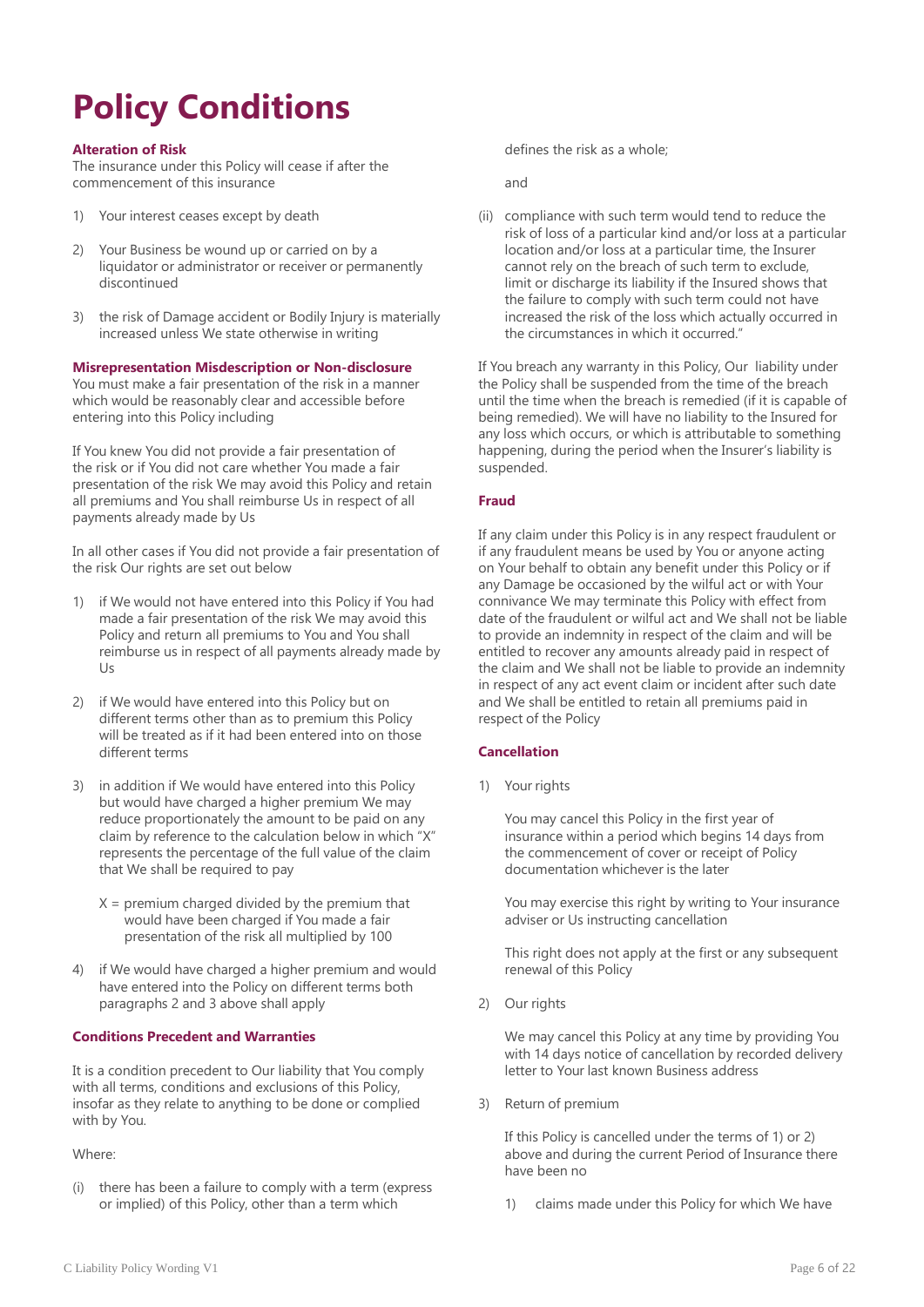made a payment

- 2) claims made under this Policy which are still under consideration
- 3) Events likely to give rise to a claim but yet to be reported to Us

You shall be entitled to the return of a proportionate part of the premium in respect of the unexpired Period of Insurance or if the premium has been based wholly or partly upon estimates the premium will be adjusted in accordance with Policy Condition Premium Adjustment

If a claim has been submitted or there has been any Events likely to give rise to a claim during the current Period of Insurance no refund of premium for the unexpired Period of Insurance will be given

4) Certificate of insurance

If this Policy is cancelled You must return to Us any current certificate of insurance that has been issued as a statutory requirement to provide evidence of cover

### **Claims (Action to be taken by You)**

It is a condition precedent to any liability of Ours to make any payment under this Policy that You will

- 1) give written notice to Us as soon as reasonably practicable of any circumstance which may give rise to a claim under this Policy with full particulars of such Event
- 2) notify Us and the police immediately that it becomes evident any Damage has been caused by Specified Perils 6) Malicious Persons and or 16) Theft or Attempted Theft and take all practical steps to discover any guilty person and to trace and or recover the Property insured
- 3) deliver to Us at Your own expense within 30 days after the Event of Damage giving rise to a claim or 7 days in the Event of Damage being caused by Specified Perils 5) Riot Civil Commotion Strikers Locked-out Workers and or 6) Malicious Persons or such further time as We may allow
	- a) full information in writing of the Property lost destroyed or Damaged and of the amount of Damage
	- b) details of any other insurances on any Property hereby insured
	- c) all such proofs and information relating to the claim as may be reasonably required
	- d) if requested provide a statutory declaration of the truth in respect of the claim submitted and any other relevant details
- 4) provide all additional information We may require within the time stipulated by Us
- 5) forward unanswered to Us immediately they are received every claim form summons or other originating

process or any letter of claim or other written notification of claim and all documents relating thereto

- 6) give immediate notice in writing to Us of any impending prosecution inquest or fatal accident inquiry
- 7) at all times and in addition to the obligations set out above forward such information to and cooperate with Us or Our appointed agents to allow Us to be able to comply with such relevant practice directions and preaction protocols as may be in force
- 8) carry out and permit to be taken any action which may be reasonably practicable to prevent further Damage

## **Claims (Our Rights)**

## Not applicable to Liability Section

It is a condition precedent to any liability of Ours to make any payment under Policy that in the Event of Damage for which a claim is or may be made to Us and any person authorised by Us may without hereby incurring any liability or diminishing any of Our rights under this Policy

- 1) enter any site or Premises where Damage has occurred and take and keep possession of the Property insured
- 2) deal with any salvage as it deems fit but no Property may be abandoned to Us if We elect or become bound to reinstate or replace any Property You shall at Your own expense produce and give to Us all such plans documents books and information as We shall reasonably require

We shall not be bound to reinstate exactly or completely but only as circumstances permit and in reasonably sufficient manner and shall not in any case be bound to expend in respect of any one Property insured Item more than the Sum Insured or Limit of Liability stated in the Schedule

## **Claims (Conduct and Control)**

It is a condition precedent to any liability of Ours to make any payment under this Policy that no admission offer promise payment or indemnity shall be made or given by or on behalf of You without Our written consent

We shall be entitled if We so desire to take over and conduct in Your name the defence or settlement of any claim or to prosecute in Your name for Our benefit any claim for indemnity or damages or otherwise

We shall have full discretion in the conduct of any proceedings and in the settlement of any such claim against You and You shall give all such information and assistance as We may require

#### **Claims (Contribution)**

## Not applicable to Liability Section

If at the time of any Damage there is any other insurance effected by or on Your behalf covering any of the Property lost or Damaged Our liability hereunder shall be limited to its rateable proportion of such Damage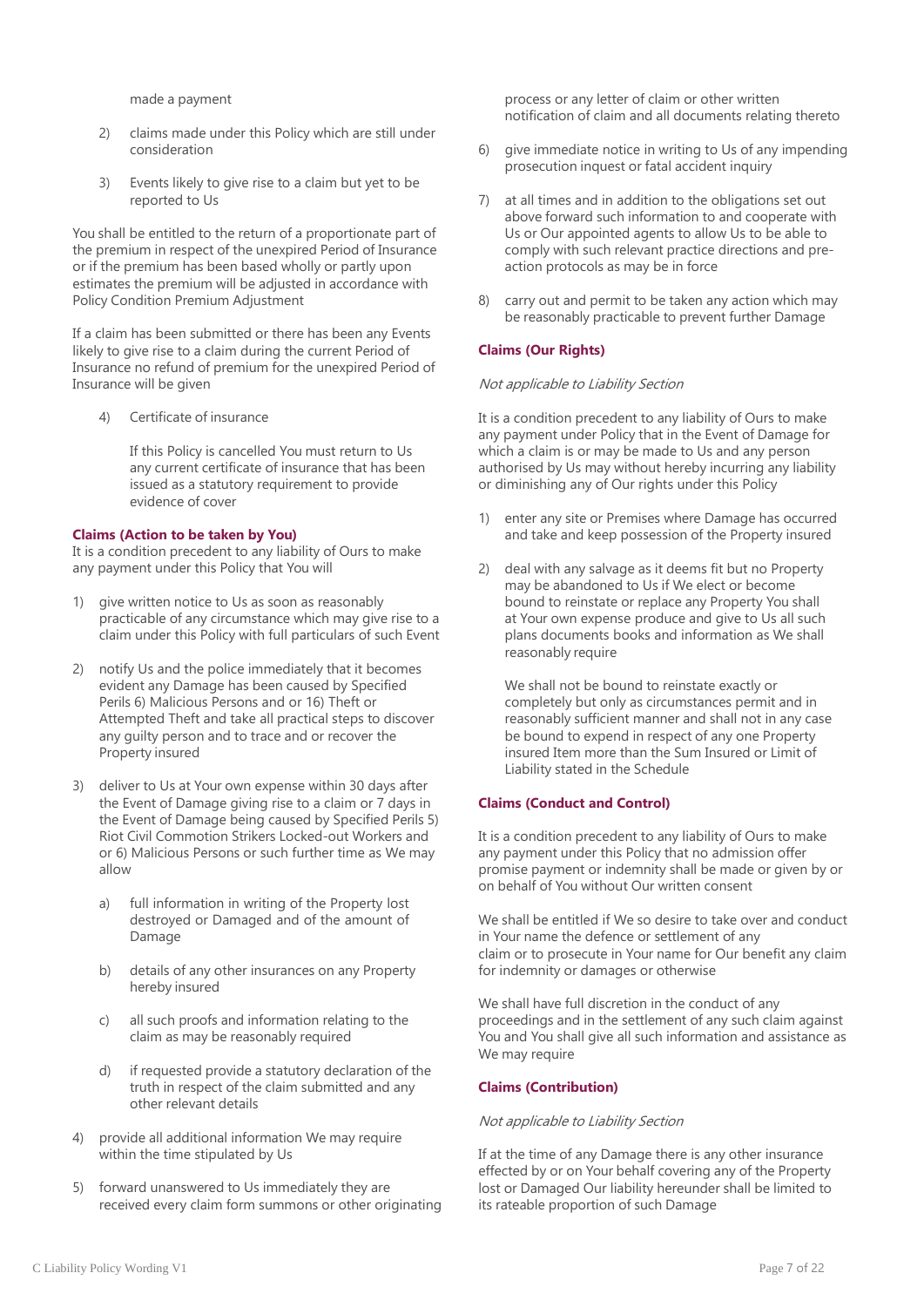## **Claims (Reinstatement)**

If at Our option any Property is to be reinstated or replaced You will at Your own expense provide all such plans documents books and information as may be reasonably required

We will not be bound to reinstate exactly or completely but only as circumstances permit and in a reasonably sufficient manner and shall not in any case be bound to expend in respect of any one Property insured Item more than the Sum Insured or Limit of Liability stated in the Schedule

## **Claims (Subrogation)**

Any claimant under this Policy shall at the request and expense of Us take and permit to be taken all necessary steps for enforcing rights against any other party in Your name before or after any payment is made by Us

### **Premium Adjustment**

If the premium for any Section or any part thereof is based on estimates an accurate record containing all particulars relative thereto shall be kept by You

At all times You will allow Us to inspect such record and shall supply such particulars as We may require within one month from the expiry of each Period of Insurance and the premium shall thereupon be adjusted by Us subject to the Minimum Premium chargeable for the Section as stated in the Schedule being retained by Us

At Our request You shall supply an auditors certificate in support of such particulars

If You fail to supply such particulars within the period stated by Us We shall be entitled to make a reasonable estimate of such particulars and adjust the premium accordingly

#### **Reasonable Precautions**

You shall take all reasonable precautions

- 1) to prevent any Event which may give rise to a claim under this Policy
- 2) to maintain Your premises and machinery and everything used in Your Business in proper repair
- 3) in the selection and supervision of Employees
- 4) to comply with all statutory and other obligations and regulations imposed by any authority
- 5) to make good or remedy any defect or danger which becomes apparent and take such additional precautions as the circumstances may require

Where the obligations above reduce the risk of a loss of a particular kind, at a particular location an/or at a particular time do not define the risk as a whole, we shall not rely on any non-compliance to prevent out liability under the terms of this Policy if the non-compliance could not have increased the risk of the loss which actually occurred whilst You are not in compliance with the obligations above.

We shall not be liable to provide an indemnity in respect of

any act event claim or incident occurring whilst You are not in full compliance with the obligations above.

## **Subjectivity**

- 1) We will clearly state in a Subjectivity Endorsement attaching to the Schedule if the indemnity provided by this Policy is subject to You
	- 1.1) providing Us with any additional information requested by the required date(s)
	- 1.2) completing any actions agreed between You and Us by the required date(s)
	- 1.3) allowing Us to complete any actions agreed
- 2) If We require You must allow Us access to Your premises or contract sites or Business to carry out survey(s) and state any risk requirements or actions which require Your compliance by the required date(s)

Upon completion of risk requirements or actions or where they are not completed by the required dates We may at Our option

- a) modify the premium
- b) issue a mid-term Endorsement to the Policy or Section terms Conditions and Exclusions
- c) require You to make alterations to the Premises or contract sites or Business insured by the required date(s)
- d) exercise Our right to cancel the Policy
- e) leave the Policy or Section terms Conditions and Exclusions and the premium unaltered

We will contact You or Your insurance adviser with Our decision and where applicable specify the date(s) by which any risk requirements or action(s) agreed need to be completed by You and or any decision by Us will take effect

Our requirements and decisions will take effect from the date(s) specified unless and until they agree otherwise in writing. If You disagree with Our requirements and or decisions We will consider the Your comments and where We consider appropriate We will continue to negotiate with You or Your insurance adviser and or representatives to resolve the matter to the Your and Our satisfaction

In the event that the matter cannot be resolved

- 1) You have the right to cancel this Policy from a date agreed by You and Us and the Policy Condition Cancellation 3) Return of premium applies
- 2) We may at Our option exercise Our right under 2) Our rights of the Policy Condition Cancellation

Except where stated all other Policy and Section terms Conditions and Exclusions will continue to apply

If We exercise either option a) or b) or c) above You have the right to cancel this Policy from a date agreed by You and Us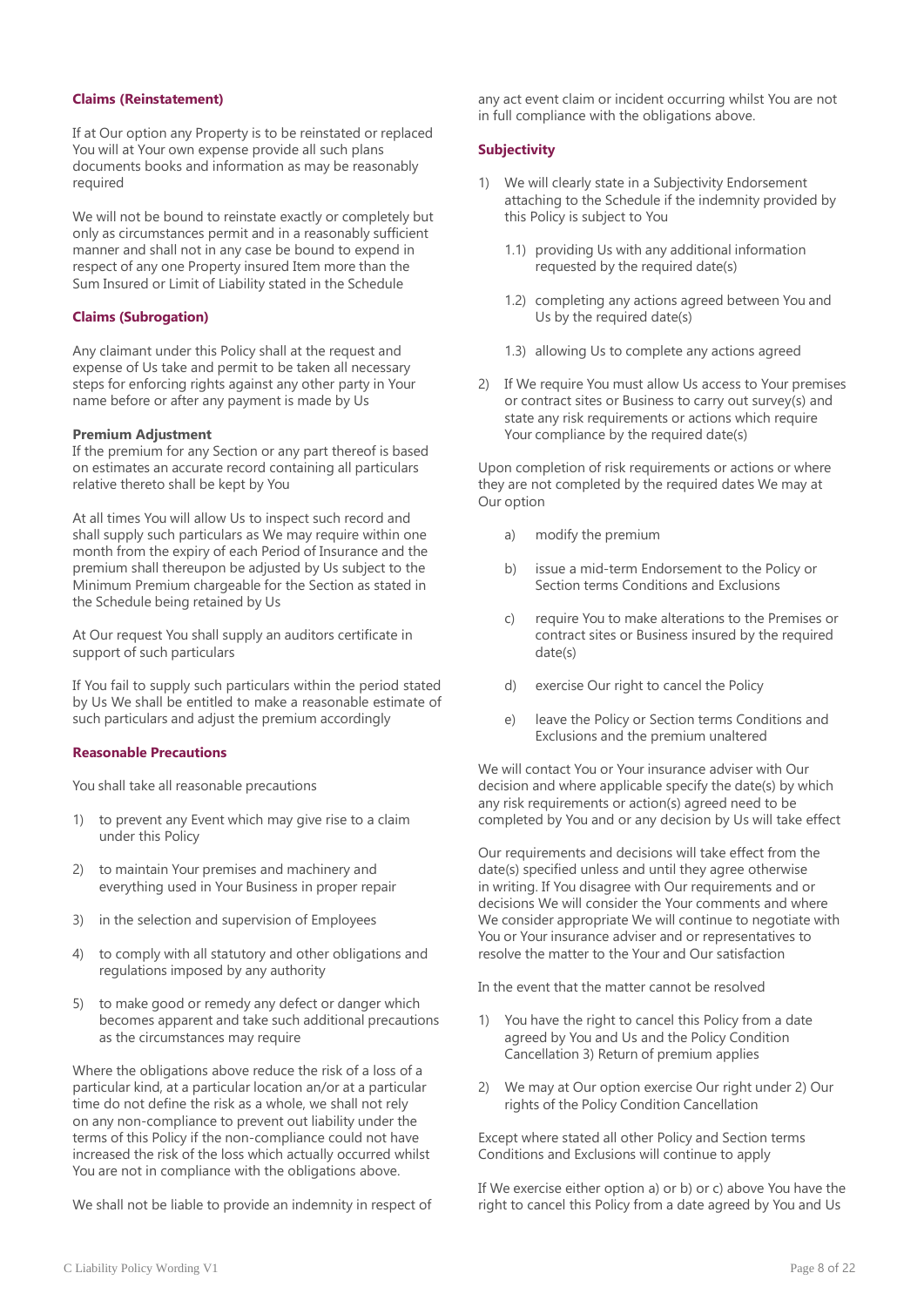and the Policy Condition Cancellation 3) Return of premium applies

The above Condition does not affect Our rights at Common Law

## **Rights of Third Parties**

A person or company who was not a party to this Policy has no right under the Contracts (Rights of Third Parties) Act 1999 to enforce any term of this Policy but this does not affect any right or remedy of a third party which exists or is available apart from that Act

#### **Assignment**

You shall not assign any of the rights or benefits under this Policy and or any Section of this Policy without Our prior written consent

We will not be bound to accept or be affected by any notice of trust charge lien or purported assignment or other dealing with or relating to this Policy and or any Section of this Policy

## **Several Liability**

Our liability is several and not joint and is limited solely to the extent of our individual proportions as shown in Identity of Insurers. We are not responsible for the subscription of any co-subscribing Insurers or any other Insurer or co-Insurer who for any reason does not satisfy all or part of its obligations.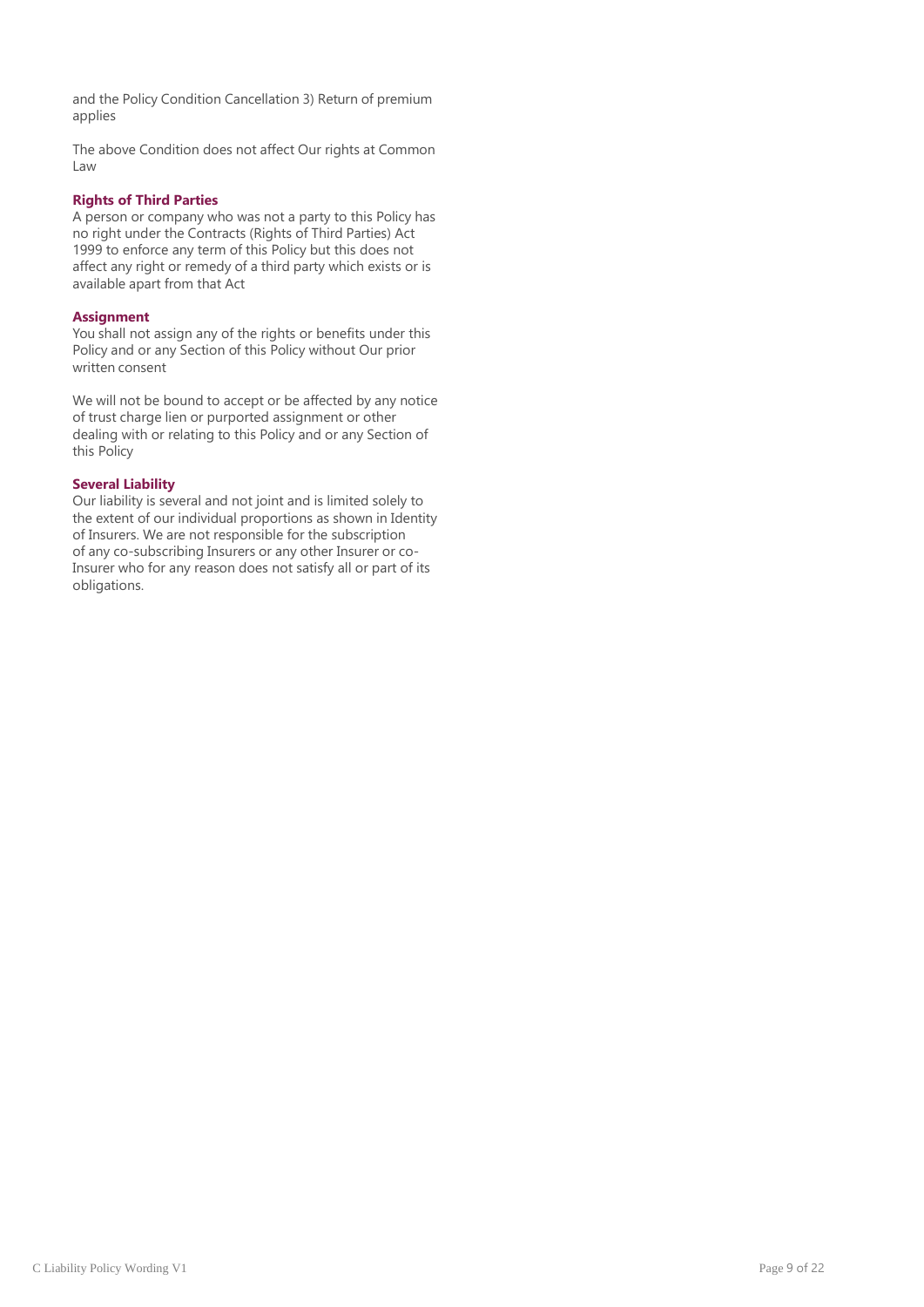## <span id="page-9-0"></span>**Policy Exclusions**

## **War and similar risks**

Not applicable to Employers' Liability Subsection of the Liability Section

We shall not provide indemnity under this Policy in respect of any

- 1) Damage to any Property whatsoever or any loss cost or expense whatsoever resulting or arising therefrom or any consequential or inevitable loss
- 2) legal liability of whatsoever nature directly or indirectly caused by or contributed to by or arising from any of the following regardless of any other cause or Event contributing concurrently or in any sequence to the Damage cost expense or liability
	- 2.1) war invasion act(s) of foreign enemies hostilities or warlike operations (whether war be declared or not) civil war rebellion revolution insurrection civil commotion assuming the proportions of or amounting to an uprising military or usurped power or confiscation or nationalisation or requisition by or under the order of any government or public or local authority
	- 2.2) any action taken in controlling preventing suppressing or in any way relating to 2.1) above

## **Radioactive and Other Contamination**

We shall not provide indemnity under this Policy in respect of any

- 1) Damage to any Property whatsoever or any loss cost or expense whatsoever resulting or arising therefrom or any consequential or inevitable loss
- 2) legal liability of whatsoever nature directly or indirectly caused by or contributed to by or arising from
	- a) ionising radiations or contamination by radioactivity from any nuclear fuel or from any nuclear waste from the combustion of nuclear fuel
	- b) the radioactive toxic explosive or other hazardous or contaminating properties of any nuclear installation reactor or other nuclear assembly or nuclear component thereof
	- c) any weapon or device employing atomic or nuclear fission and or fusion or other like reaction or radioactive force or matter
	- d) the radioactive toxic explosive or other hazardous or contaminating properties of any radioactive matter but the exclusion in this paragraph shall not extend to radioactive isotopes other than nuclear fuel when such isotopes are being prepared carried stored or used for commercial agricultural medical scientific or other similar peaceful purposes
	- e) any chemical biological biochemical or electromagnetic weapon provided that
- 1. in respect of the Employers' Liability Subsection of the Liability Section or paragraphs a) and b) above shall only apply when You under a contract have
	- 1.1. undertaken to indemnify another party
	- 1.2. assumed liability which would not have attached in the absence of such contract
- 2. paragraphs c) d) and e) above shall not apply to the Liability Section

## **Date Recognition**

Not applicable to Employers' Liability Subsection of the Liability Section

We shall not provide indemnity under this Policy in respect of any

- 1) Damage to any Property whatsoever or any loss cost or expense whatsoever resulting or arising therefrom or any consequential or inevitable loss
- 2) legal liability of whatsoever nature directly or indirectly caused by or contributed to by or consisting of or arising from the failure of any
	- 2.1) computer data processing equipment or media Microchip integrated circuit or similar device or
	- 2.2) other equipment or System for processing storing or retrieving data or
	- 2.3) computer software whether Your Property or not to
		- a) recognise correctly any date as its true calendar date
		- b) capture save retain or correctly manipulate interpret or process any data information command or instruction as a result of treating any date otherwise than as its true calendar date
		- c) capture save retain or correctly process any data as a result of the operation of any programmed command which causes the loss of data or the inability to capture save retain or correctly process such data on or after any date

but indemnity shall apply under all Sections except the Employers' Liability Subsection of the Liability Section or in respect of subsequent Damage which itself results from Specified Perils  $1) - 7$ ) and or  $9$ ) – 13) and or

16) other than Theft or Attempted Theft by Employee but only where such Specified Perils are not stated to be otherwise excluded in the Schedule and Damage would otherwise be the subject of indemnity thereunder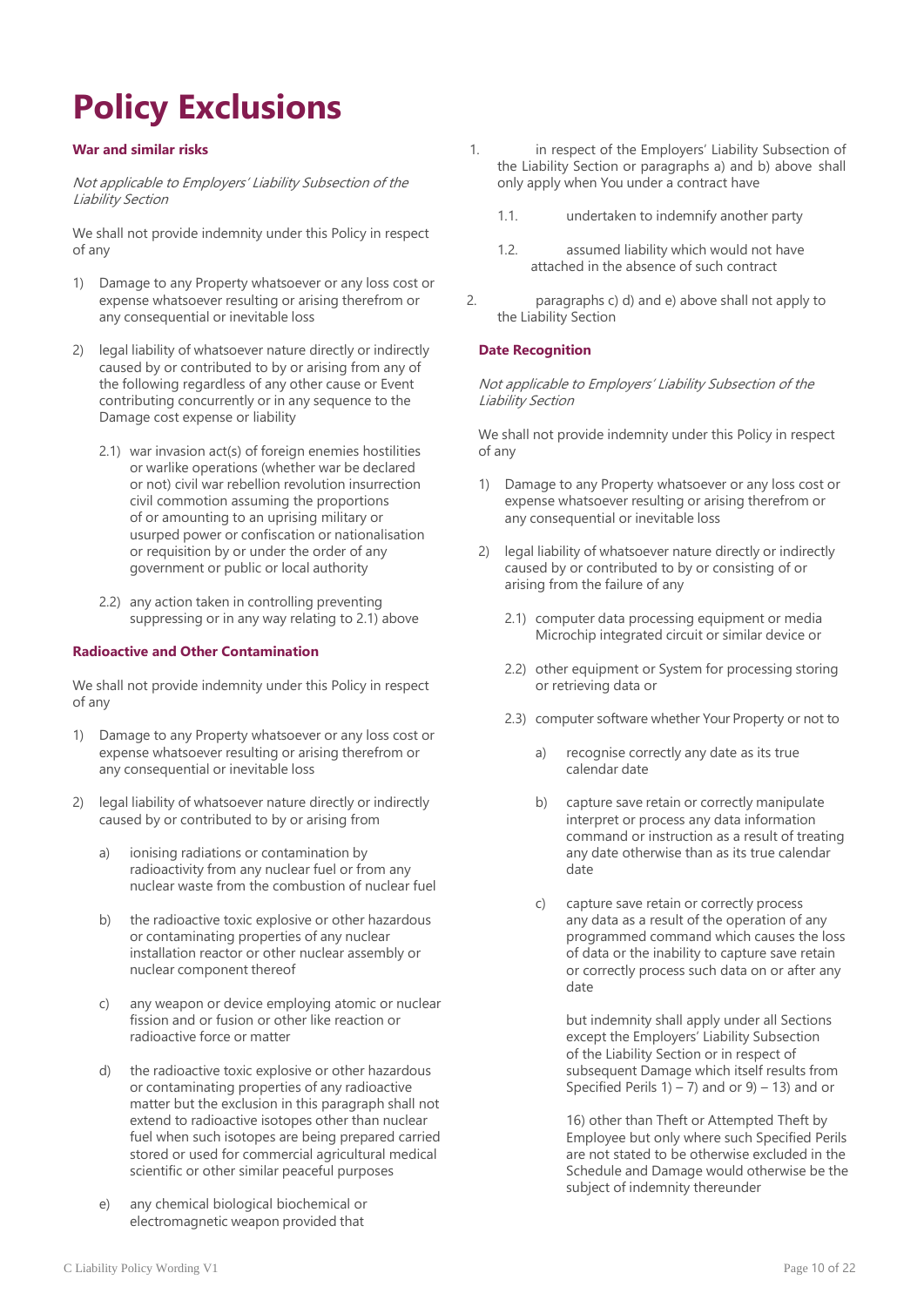## **Loss of Electronic Data**

Not applicable to Employers' Liability Subsection of the Liability Section

We shall not provide indemnity under this Policy in respect of any

- 1) Damage to any Property whatsoever or any loss cost or expense whatsoever resulting or arising therefrom or any consequential or inevitable loss
- 2) legal liability of whatsoever nature directly or indirectly caused by or contributed to by or consisting of or arising from any Damage destruction distortion erasure corruption or alteration of Electronic Data arising from any cause whatsoever including but not limited to Virus or any loss of use reduction in functionality cost or expense of whatsoever nature relating thereto or resulting therefrom regardless of any other cause or Event contributing concurrently or in any sequence to the Damage destruction distortion erasure corruption alteration reduction cost or expense provided that this Policy Exclusion shall not apply to the indemnity provided under the
	- a) Tools and Business Equipment Section in respect of Damage to Property insured directly caused by Specified Perils – 5) and or 7) and or  $9 - 13$ ) except where such Specified Perils not stated to be otherwise excluded in the Section Schedule and Damage would otherwise be the subject of indemnity thereunder
	- b) Public and Products Liability Subsections of the Liability Section against legal liability in respect of accidental
		- i) Bodily Injury to any person
		- ii) wrongful arrest wrongful detention false imprisonment or malicious prosecution

## **Sanction Limitation and Exclusion**

We shall not provide insurance nor be liable to pay any claim and or provide any benefit hereunder to the extent that the provision of such insurance and or payment of such claim and or provision of such benefit would expose Us and or any member of Our group to any sanction and or prohibition and or restriction under United Nations resolutions and or the trade and or economic sanctions and or laws and or regulations of any country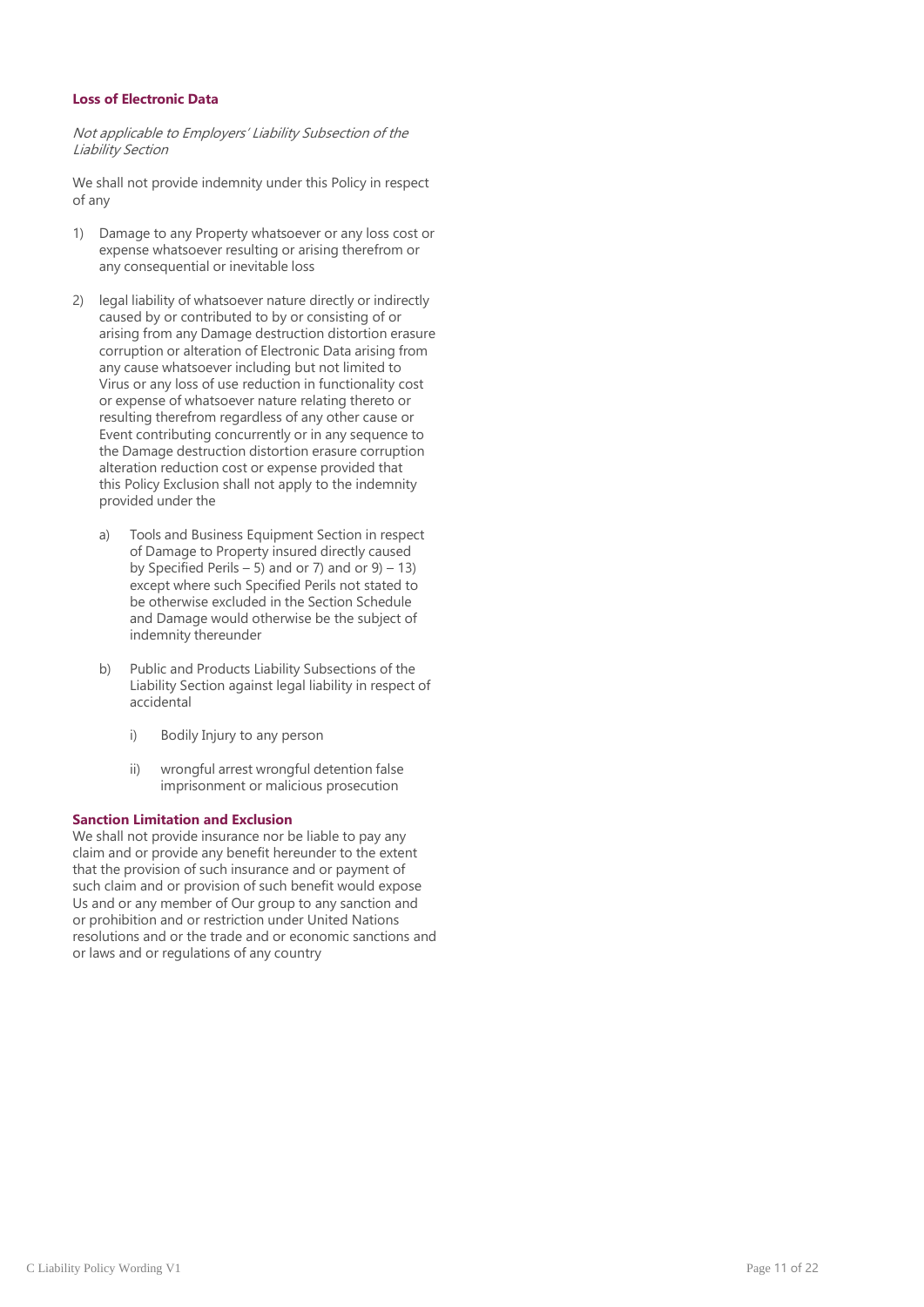# <span id="page-11-0"></span>**Liability Section**

## **Section Definitions**

These definitions apply to this Section wherever these words or phrases appear with an upper case letter except where otherwise stated

## **Asbestos**

means asbestos fibres or particles or any derivatives of asbestos including any product or material containing asbestos asbestos fibres or particles or any derivatives of asbestos

## **Bodily Injury**

means physical or mental injury including death illness disease mental anguish or shock but not defamation

## **Offshore Activity**

means any work on or visit to an Offshore Installation from the time of embarkation onto a conveyance at the point of final departure to such Offshore Installation until the time of disembarkation from a conveyance onto land on return from such Offshore Installation

## **Offshore Installation**

means any offshore installation rig or platform whether fixed or mobile or any vessel or semi-submersible including any catwalk landing ramp bridge walkway accommodation or other connected structure which has been is or will be engaged in Production

## **Principal**

means any person employer firm company ministry or authority for whom You carry out a contract for the performance of work

## **Product Supplied**

means any product or thing (including containers packaging or labelling) sold supplied erected repaired altered treated installed processed manufactured tested serviced hired out stored transported or delivered by You in the course of Your Business in or from the Territorial Limits

## **Offshore Production**

means the processes of prospecting for or extraction separation storage treatment or distribution of oil or gas

## **Terrorism**

means any act including but not limited to the use of force or violence and or the threat thereof of any person or persons whether acting alone or on behalf of or in connection with any organisations or governments committed for political religious ideological or similar purposes and or to put the public or any section of the public in fear

## **Employers' Liability Subsection**

Subsection Cover

We will indemnify You against legal liability for damages in respect of Bodily Injury caused to an Employee during the Period of Insurance within the Territorial Limits arising out of and in the course of employment with You in connection with Your Business

## **Limit of Liability**

Our Limit of Liability for damages costs and expenses payable in respect of any Event shall not exceed the amount stated as the Limit of Indemnity for this Subsection in the Schedule

Provided that the amount of the above stated Limit of Liability shall not exceed £5,000,000 for Bodily Injury caused by Asbestos or Terrorism

## **Subsection Extensions**

The terms Conditions and Exclusions of this Policy apply to these Subsection Extensions and where no limit or maximum liability is stated in the Extensions the Subsection Limit of Liability applies

## **Unsatisfied Court Judgments**

Where a judgment for damages has been obtained by any Employee or the legal personal representatives of any Employee in respect of Bodily Injury caused to the Employee arising out of and in the course of employment with You in connection with Your Business and such judgment remains unsatisfied in whole or in part 6 months after the date of judgment then at Your request We will pay to the Employee or their legal personal representatives the amount of any such damages and any awarded costs to the extent that they remain unsatisfied provided that

- 1) the judgment for damages has been obtained against any company or individual operating from or resident in Premises within the Territorial Limits in any court situated in the Territorial Limits
- 2) there is no appeal outstanding
- 3) if any payment is made by Us the Employee or their legal personal representatives shall assign the judgment to Us
- 4) this Subsection is operative at the time that such Bodily Injury is caused and indemnity will only apply in respect of those damages that relate to Bodily Injury caused during the Period of Insurance
- 5) Our liability for damages costs and expenses shall not exceed the amount stated as the Limit of Liability in the Schedule

## **Work Overseas**

The indemnity provided shall extend to apply in respect of liability for Bodily Injury caused to any Employee whilst undertaking work on a temporary basis within any country outside of the Territorial Limits which is a member of the European Union provided that

- 1) any such Employee is ordinarily resident within the Territorial Limits
- 2) We shall not provide indemnity in respect of any amount payable under Workers' Compensation Social Security or Health Insurance legislation

## **Subsection Exclusions**

We shall not provide indemnity against liability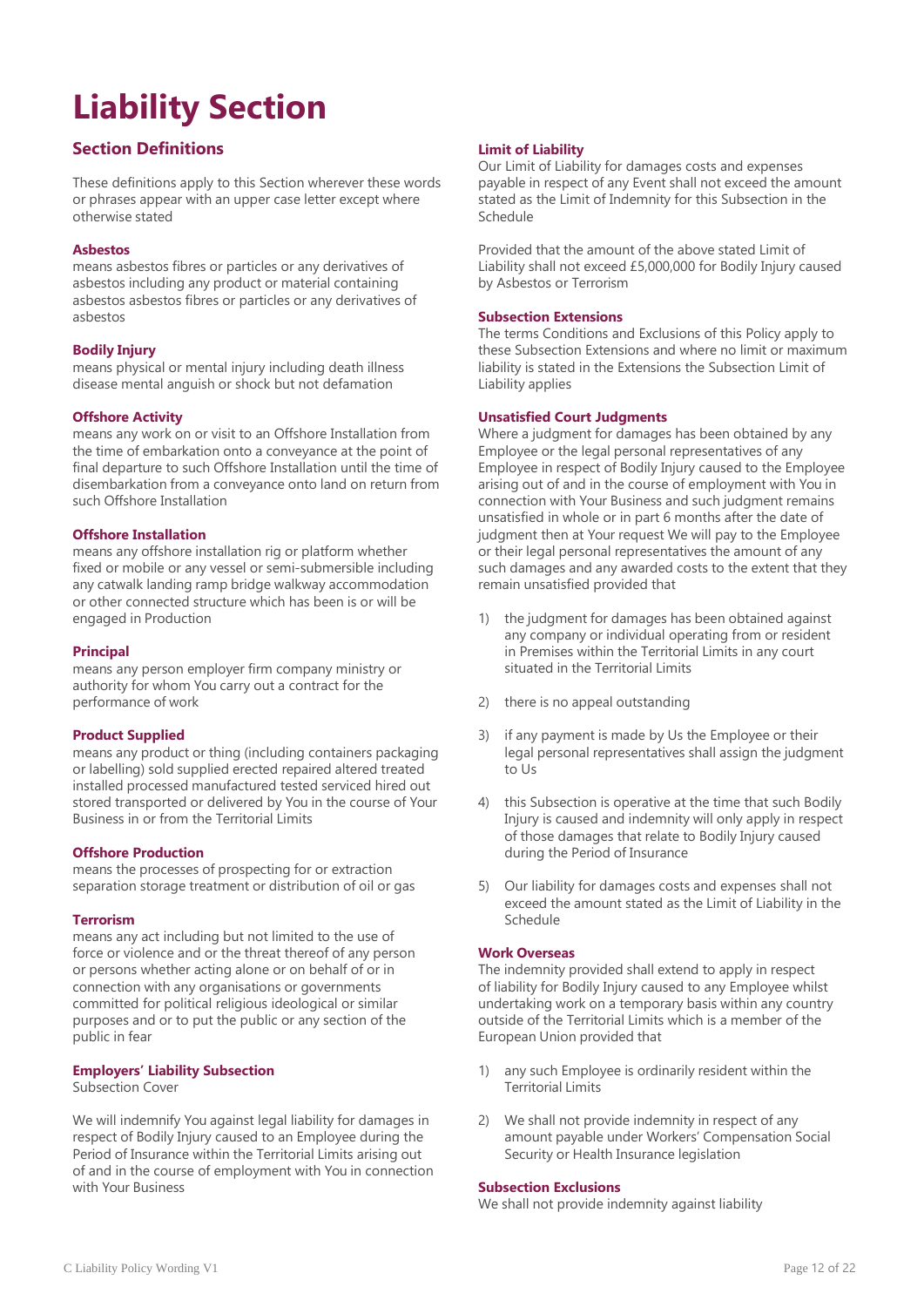- 1) in respect of which compulsory insurance or security is required to be arranged by You under the Road Traffic Act 1988 or the Road Traffic (Northern Ireland) Order 1981 or any subsequent legislation amending or replacing such Act or Order
- 2) caused by or arising from any Offshore Activity

## **Public Liability Subsection**

## **Subsection Cover**

We will indemnify You against legal liability for damages in respect of accidental

- 1) Bodily Injury to any person
- 2) Damage to Property
- 3) obstruction trespass nuisance or interference with any right of way air light or water or other easement
- 4) wrongful arrest wrongful detention false imprisonment or malicious prosecution

Occurring during the Period of Insurance within the Territorial Limits in connection with Your Business

## **Limit of Liability**

- 1) Our Limit of Liability for damages payable in respect of any Event shall not exceed the amount stated as the Limit of Indemnity for this Subsection in the Schedule provided that
	- 1.1) the Limit of Liability shall not exceed £2,000,000 or the amount stated as the Limit of Indemnity for this Subsection in the Schedule whichever is the lower for liability in respect of Terrorism

unless otherwise stated herein or endorsed hereon any costs and expenses for which an indemnity is provided under this Subsection will be payable in addition to the Limit of Liability applicable

## **Subsection Extensions**

The terms Conditions and Exclusions of this Policy apply to these Subsection Extensions and where no limit or maximum liability is stated in the Extensions the Subsection Limit of Liability applies

## **Buildings Temporarily Occupied**

Subsection Exclusion 5.2) shall not apply to liability for Damage to buildings including contents therein which are not owned leased or rented by You but are temporarily occupied by You for the purpose of maintenance alteration extension installation or repair

## **Data Protection Act**

We will within the terms of this Subsection indemnify You against liability for damages in respect of Damage arising out of any claim under Article 82 of Regulation (EU) 2016/679 (the "General Data Protection Regulation" or the "GDPR") and equivalent provision under the Data Protection Act 2018 (all as amended, updated or re-enacted from time to time) not otherwise insured hereunder and first made against You during the Period of Insurance provided that:

1. Our liability under this Extension for damages costs and expenses arising out of all claims made during any one Period of Insurance shall not exceed £1,000,000 or the amount stated as the Limit of Indemnity in the

Schedule to this Subsection.

- 2. You have registered in accordance with the terms of the said Act or have applied for such registration which has not been refused or withdrawn
- 3. We shall not provide indemnity
	- 3.1 for 10 per cent of each claim subject to a minimum of £500 and a maximum of £5,000
	- 3.2 against liability caused by or arising from a deliberate act by or omission of any person entitled to indemnity under this Extension if the result thereof could reasonably have been expected having regard to the nature and circumstances of such act or omission
	- 3.3 for the costs of replacing reinstating rectifying or erasing any personal data
	- 3.4 against liability caused by or arising from any incident or circumstances known to You at inception of this Extension which may give rise to a claim
	- 3.5 against liability caused by or arising from the recording processing or provision of data for reward or the determining of the financial status of a person
	- 3.6 against Contractual Liability
	- 3.7 against liability in respect of Bodily Injury to any person or Damage to Property"

## **Defective Premises Act**

The indemnity provided by this Subsection shall extend to apply in respect of liability arising under Section 3 of the Defective Premises Act 1972 or Section 5 of the Defective Premises (Northern Ireland) Order 1975 in connection with any Premises previously owned or occupied by You for purposes pertaining to Your Business and which have since been disposed of by You provided that We shall not provide indemnity against liability

- 1) for which indemnity is provided by any other insurance
- 2) for the costs of remedying any defect or alleged defect in such Premises

## **Leased or Rented Premises**

Subsection Exclusion 5.2) shall not apply to liability for Damage to Premises including their fixtures and fittings leased or rented to You provided that We shall not provide indemnity against

## **Contractual Liability**

the first £500 of each and every Event of Damage to Premises caused other than by fire or explosion

## **Motor Contingent Liability**

Notwithstanding Subsection Exclusions 2.3) We will indemnify You and no other person for the purpose of this Extension against legal liability for damages in respect of Bodily Injury or Damage to Property caused by or arising from any motor vehicle or trailer attached thereto which do not belong to or are provided by You being used in the course of Your Business provided that We shall not provide indemnity against liability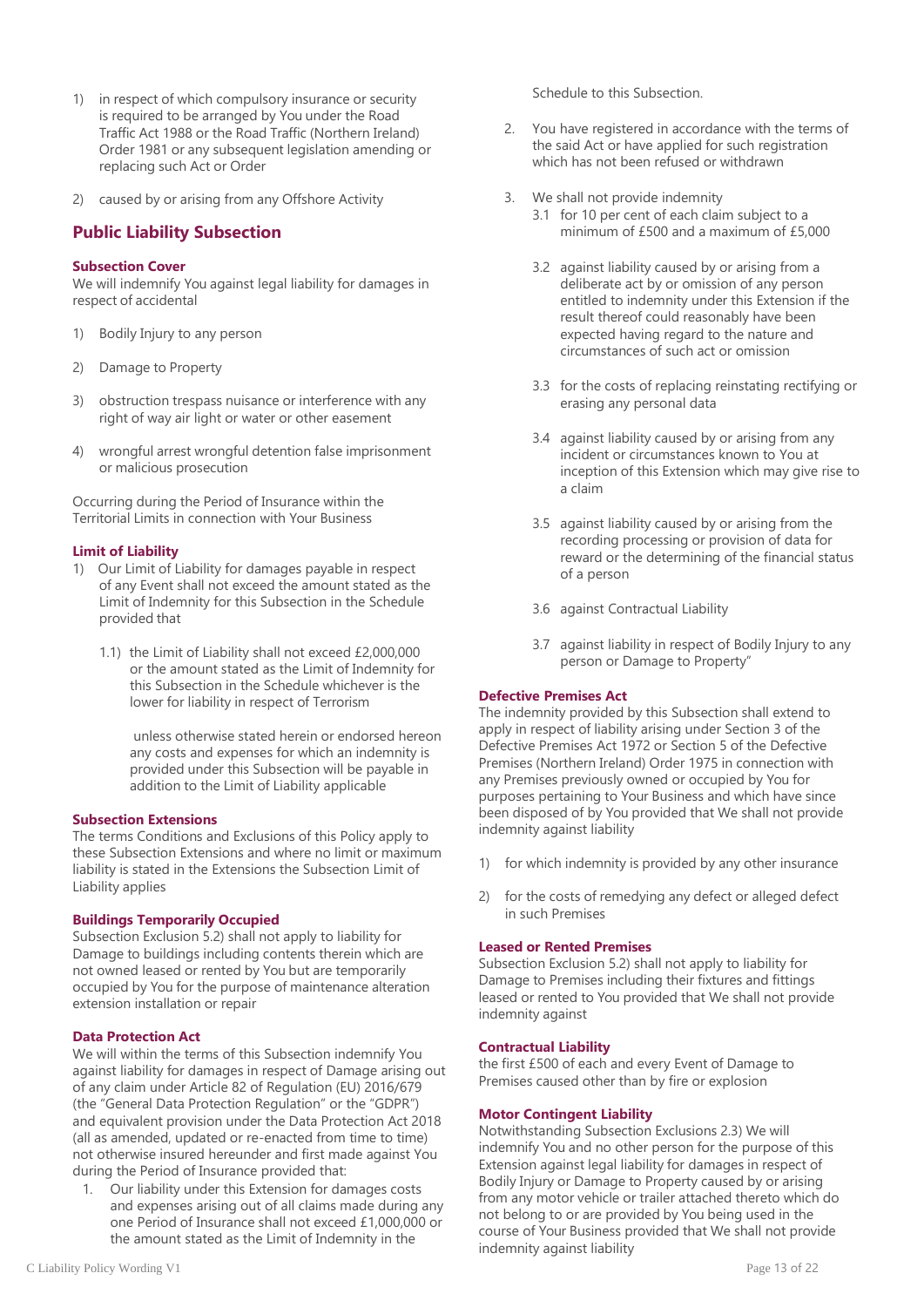- 1) in respect of Damage to any such vehicle or trailer or Property conveyed therein or thereon
- 2) for which indemnity is provided by any other insurance
- 3) caused or arising whilst such vehicle or trailer is
	- 3.1) engaged in racing pace-making reliability trials or speed testing
	- 3.2) being driven by You
	- 3.3) being driven with Your general consent or Your representative by any person who to Your knowledge or other such representative does not hold a licence to drive such vehicle unless such person has held and is not disqualified from holding or obtaining such a licence
	- 3.4) used elsewhere other than within the Territorial Limits

## **Motor Vehicles**

Subsection Exclusions 2.3) shall not apply to liability caused by or arising from

- 1) the use of plant as a tool of trade at Your Premises or on any site at which You are working
- 2) the loading or unloading of any vehicle or the bringing to or taking away of a load from any vehicle
- 3) Damage to any building bridge weighbridge road or to anything beneath caused by vibration or by the weight of any vehicle or its load provided that We shall not provide indemnity against liability
	- a) in respect of which compulsory insurance or security is required under any legislation governing the use of the vehicle
	- b) for which indemnity is provided by any other insurance

## **Overseas Personal Liability**

We will indemnify You or at Your request

- 1) any director partner or Employee of Your Business
- 2) any spouse or child of Yours or any persons stated who are accompanying such persons

against liability incurred by such persons in a personal capacity in a country outside of the Territorial Limits whilst on a temporary visit to such country in connection with Your Business provided that

- 1) any person entitled to indemnity under this Extension shall as though they were You be subject to the terms Conditions and Exclusions of this Policy insofar as they can apply
- 2) nothing in this Extension shall increase Our liability to pay any amount exceeding the Limit of Liability stated in the Schedule regardless of the number of persons claiming to be indemnified
- 3) We shall not provide indemnity against
	- 3.1) Contractual Liability
	- 3.2) liability for which indemnity is provided by any other insurance
	- 3.3) liability in respect of Damage to Property belonging to or in the custody of or under the control of any person entitled to indemnity under this Extension
	- 3.4) liability in respect of Bodily Injury to any person entitled to indemnity under this Extension
- 4) liability caused by or arising from
	- 4.1) the ownership or occupation of land or buildings
	- 4.2) the carrying on of any business profession trade or employment
	- 4.3) the ownership possession or use of animals other than horses or domestic dogs or cats

### **Work Overseas**

The indemnity provided shall extend to apply in respect of liability caused by or arising from

work being undertaken on a temporary basis by any person within any country outside of the Territorial Limits which is a member of the European Union

## **Subsection Exclusions**

We shall not provide indemnity against liability

- 1) in respect of Bodily Injury to any Employee arising out of and in the course of employment by You in connection with Your Business
- 2) caused by or arising from the ownership or possession or use by You or on Your behalf of any
	- 2.1) aircraft or aerospatial device or hovercraft
	- 2.2) watercraft other than hand propelled watercraft or other watercraft not exceeding 8 metres in length
	- 2.3) mechanically propelled vehicle
		- a) for which compulsory insurance or security is required under any legislation governing the use of the vehicle
		- b) where indemnity is provided by any other insurance.
- 3) caused by or arising from any Product Supplied after it has ceased to be in Your custody or under Your or any Employees control other than food or drink for consumption on Your Premises
- 4) Contractual Liability unless the sole conduct and control of claims is vested in Us but We will not in any Event provide indemnity in respect of liquidated damages or liability under any penalty clause or Damage to Property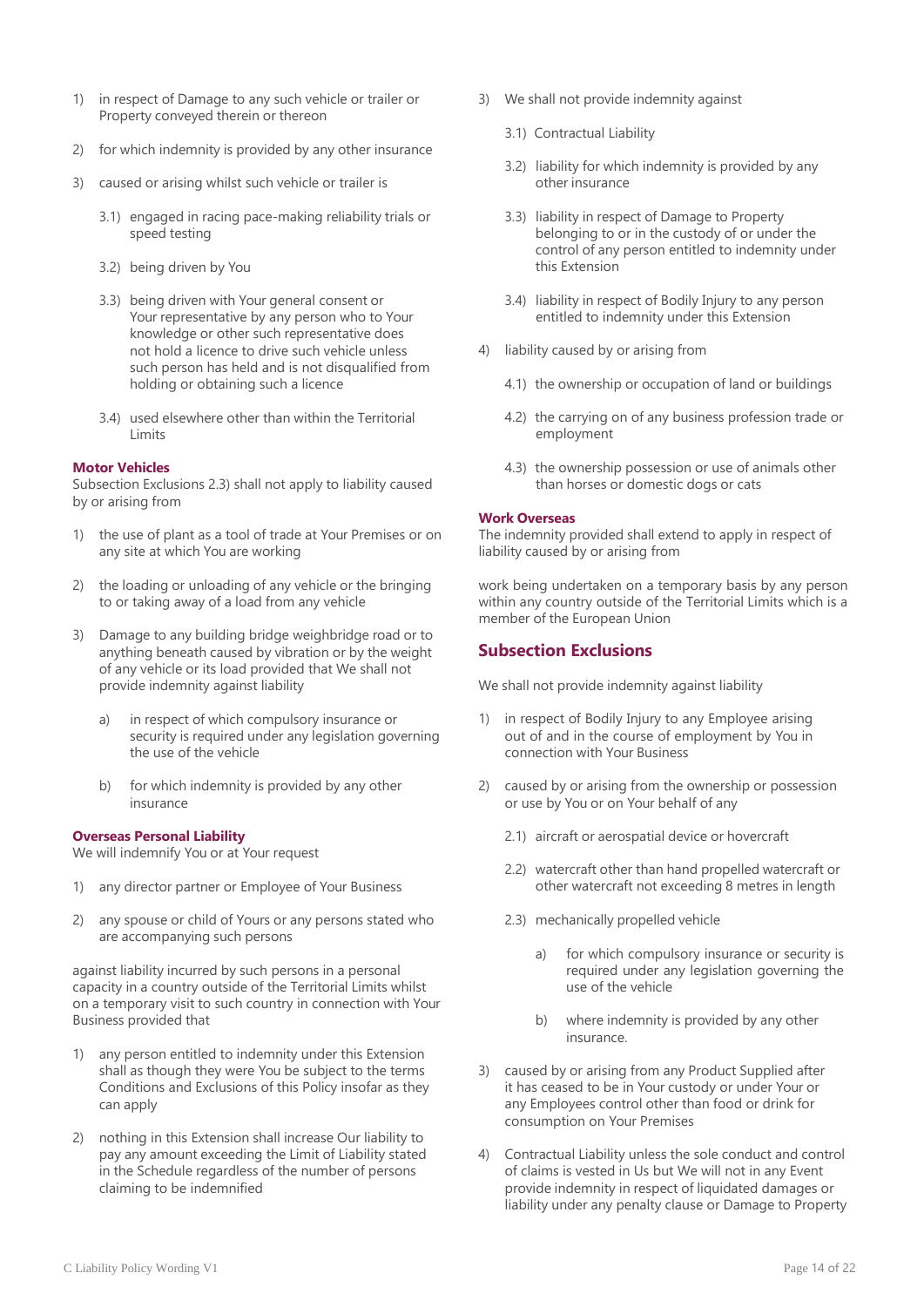which comprises contract works executed

- 5) in respect of Damage to Property
	- 5.1) belonging to You
	- 5.2) in Your or any Employees custody or under their control other than personal effects including vehicles and their contents of any visitor director partner and or Employee of Yours
	- 5.3) being that part of any Property on which You or any Employee or agent of Yours is or has been working where Damage arises out of such work
- 6) for the Excess amount stated in the Schedule to this Subsection other than in respect of Damage to Premises including their fixtures and fittings leased rented or hired to You

## **Products Liability Subsection Cover**

We will indemnify You against legal liability for damages in respect of accidental

- 1) Bodily Injury to any person
- 2) Damage to Property

occurring during the Period of Insurance anywhere in the world and caused by or arising from any Product Supplied

## **Limit of Liability**

- 1) Our Limit of Liability for damages payable in respect of any Event and in the aggregate in respect of all Events during any one Period of Insurance shall not exceed the amount stated as the Limit of Indemnity for this Subsection in the Schedule provided that
	- 1.1) the Limit of Liability shall not exceed £2,000,000 or the amount stated as the Limit of Indemnity for this Subsection in the Schedule whichever is the lower for liability in respect of Terrorism
- 2) unless otherwise stated herein or endorsed hereon any costs and expenses for which an indemnity is provided under this Subsection will be payable in addition to the Limit of Liability applicable

## **Subsection Extensions**

The terms Conditions and Exclusions of this Policy apply to these Subsection Extensions and where no limit or maximum liability is stated in the Extensions the Subsection Limit of Liability applies

## **Consumer Protection & Food Safety Acts**

We will provide indemnity to You and at Your request any director partner or Employee in respect of legal costs and expenses incurred with Our written consent in the defence of any criminal proceedings brought for a breach of Part II of the Consumer Protection Act 1987 or Part II of the Food Safety Act 1990 or of Part II of the Food Safety (Northern Ireland) Order 1991 including such legal costs and expenses incurred in an appeal against conviction arising from such proceedings and prosecution costs awarded in connection therewith provided that

- 1) the proceedings relate to an offence alleged to have been committed during the Period of Insurance and in the course of Your Business
- 2) We shall not provide indemnity in respect of
	- 2.1) fines or penalties of any kind
	- 2.2) any circumstances for which indemnity is provided by any other insurance
	- 2.3) proceedings consequent upon a deliberate act by or omission of any person entitled to indemnity under this Extension if the result thereof could reasonably have been expected having regard to the nature and circumstances of such act or omission
	- 2.4) proceedings which arise out of any activity or risk excluded from this Policy
- 3) the director partner or Employee shall as though they were the Insured be subject to the terms Conditions and Exclusions of this Policy insofar as they can apply

## **Subsection Exclusions**

We shall not provide indemnity against liability

- 1) in respect of Bodily Injury to any Employee arising out of and in the course of employment by You in connection with Your Business
- 2) in respect of Damage to or the costs or expenses of recalling repairing replacing altering removing or making any refund in respect of any Product Supplied caused by or arising from
	- 2.1) any defect in or the harmful nature of or the unsuitability for its intended purpose of such Product Supplied
	- 2.2) an error or fault in connection with the sale supply or presentation of such Product Supplied
- 3) caused by or arising from any Product Supplied whilst in Your custody or under Your or any Employees control
- 4) caused by or arising from any Product Supplied which to Your knowledge for
	- 4.1) use in or on any aircraft or aerospatial device
	- 4.2) aviation or aerospatial purposes
	- 4.3) use in the safety or navigation of marine craft of any sort
- 5) caused by or arising from any Product Supplied which to Your knowledge is for use in or supply to the United States of America or Canada
- 6) arising from a Contractual Liability other than liability arising out of a condition or warranty of goods implied by law
- 7) for the Excess amount stated in the Schedule to this Subsection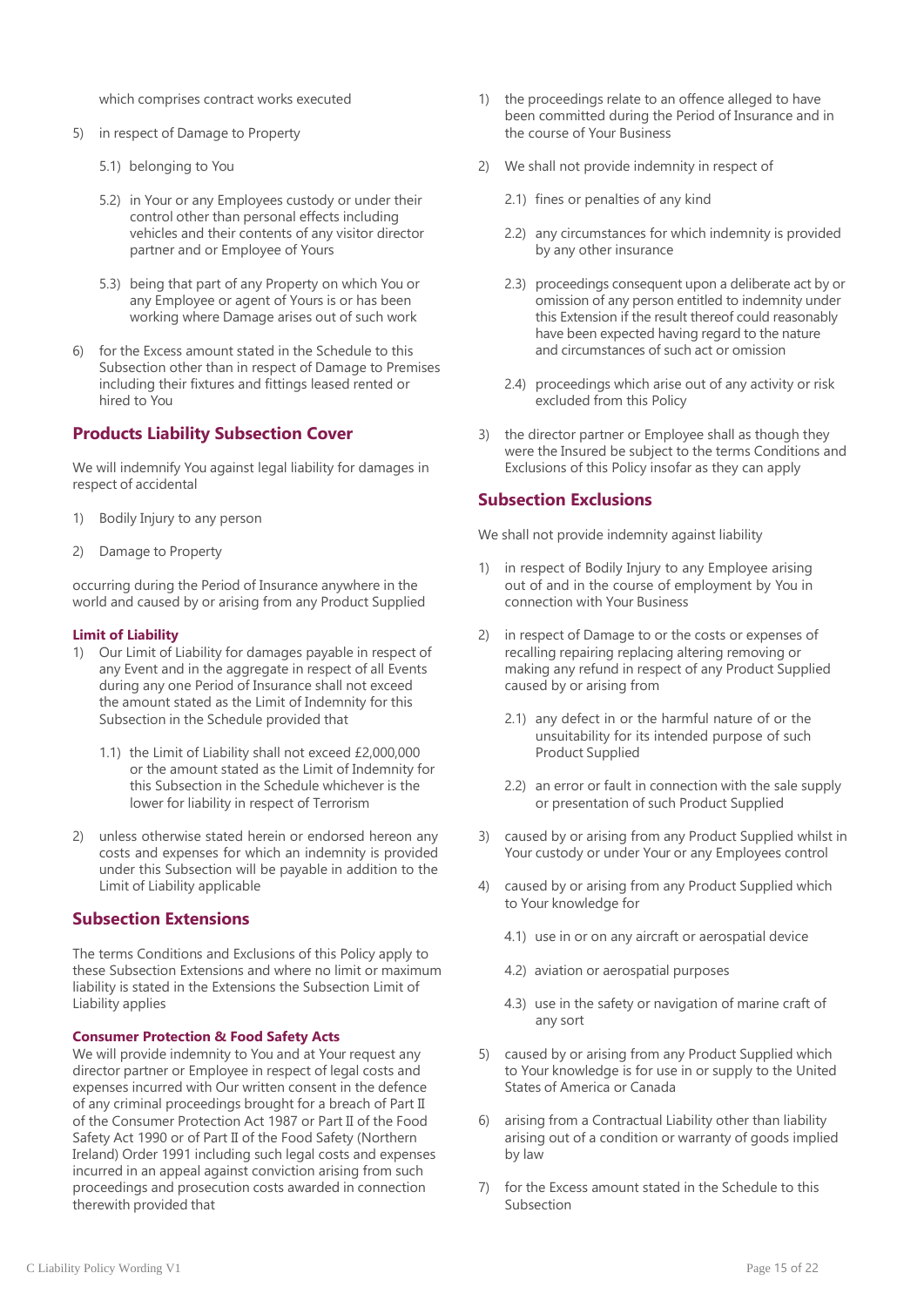## **Section Extensions**

The terms Conditions and Exclusions of this Policy apply to these Section Extensions and where no limit or maximum liability is stated in the Extensions the Subsection Limit of Liability applies

## **Additional Activities**

We will provide indemnity in respect of liability caused by or arising from any of the activities stated below where these are undertaken as part of and are ancillary to Your Business

- 1) the provision and management of catering or social or sports or educational or medical or dental or welfare organisations or nursery or crèche or child care facilities for the benefit of Your Employees and fire or security or first aid and ambulance services
- 2) the ownership repair maintenance and decoration of Your Premises
- 3) private work carried out by any Employee with Your consent for any director partner or senior official of Yours
- 4) participation in exhibitions trade fairs conferences and the like
- 5) sponsorship of events or organisations or entities or individuals
- 6) repair maintenance or servicing of Your own mechanically propelled vehicles
- 7) provision of gifts and promotional material

#### **Claimants' Costs and Expenses**

We will provide indemnity against legal liability for all costs and expenses recoverable by any claimant in connection with any claim to which the indemnity applies

## **Costs of Court Attendance**

If any of the under mentioned persons attending court as a witness at Our request in connection with a claim in respect of which You are entitled to indemnity under this Section We will reimburse You at the following rates per day for each day on which attendance is required

- any director or partner of the Insured £500
- 2) any Employee £250

#### **Cross Liabilities**

If the Insured comprises of more than one party We will under the Public Liability and Product Liability Subsections provide indemnity to each such Insured in the same manner and to the same extent as if a separate Policy had been issued to each of them provided that nothing in this Extension shall increase Our liability to pay any amount exceeding the Limit of Liability stated in the Schedule regardless of the number of persons claiming to be indemnified

## **Defence Costs and Expenses**

We will provide indemnity in respect of all

- 1) costs incurred with Our written consent of legal representation at any
	- 1.1) coroner's inquest or other inquiry in respect of any death
	- 1.2) proceedings in any court in respect of any act or omission causing or relating to any Event
- 2) other costs and expenses incurred with Our written consent in relation to any matter

### **Health and Safety at Work Act**

We will provide indemnity to You and at Your request any director partner or Employee of Yours in respect of legal costs and expenses incurred with Our written consent in the defence of any criminal proceedings brought for a breach of the Health & Safety at Work etc. Act 1974 or the Health and Safety at Work (Northern Ireland) Order 1978 including such legal costs and expenses incurred in an appeal against conviction arising from such proceedings and prosecution costs awarded in connection therewith provided that

- 1) the proceedings relate to an offence alleged to have been committed during the Period of Insurance and in the course of Your Business
- 2) We shall not provide indemnity in respect of 2.1) fines or penalties of any kind
	- 2.1) any circumstances for which indemnity is provided by any other insurance
	- 2.2) proceedings consequent upon a deliberate act by or omission of any person entitled to indemnity under this Extension if the result thereof could reasonably have been expected having regard to the nature and circumstances of such an act or omission
	- 2.3) proceedings which arise out of any activity or risk excluded from this Policy
	- 2.5) proceedings which relate to the health safety or welfare of any Employee unless the Employers Liability Subsection is operative at the time when the offence was committed
	- 2.6) proceedings which relate other than to the health safety or welfare of any Employee and other than to Products Supplied unless the Public Liability Subsection is operative at the time when the offence was committed
	- 2.7) proceedings which relate to Products Supplied unless Products Liability Subsection is operative at the time when the offence was committed
- 3) the director partner or Employee shall as though they were the Insured be subject to the terms Conditions and Exclusions of this Policy insofar as they can apply

### **Indemnity to Other Persons**

We will also provide indemnity as if a separate Policy had been issued

1) to the legal personal representatives of Yours or any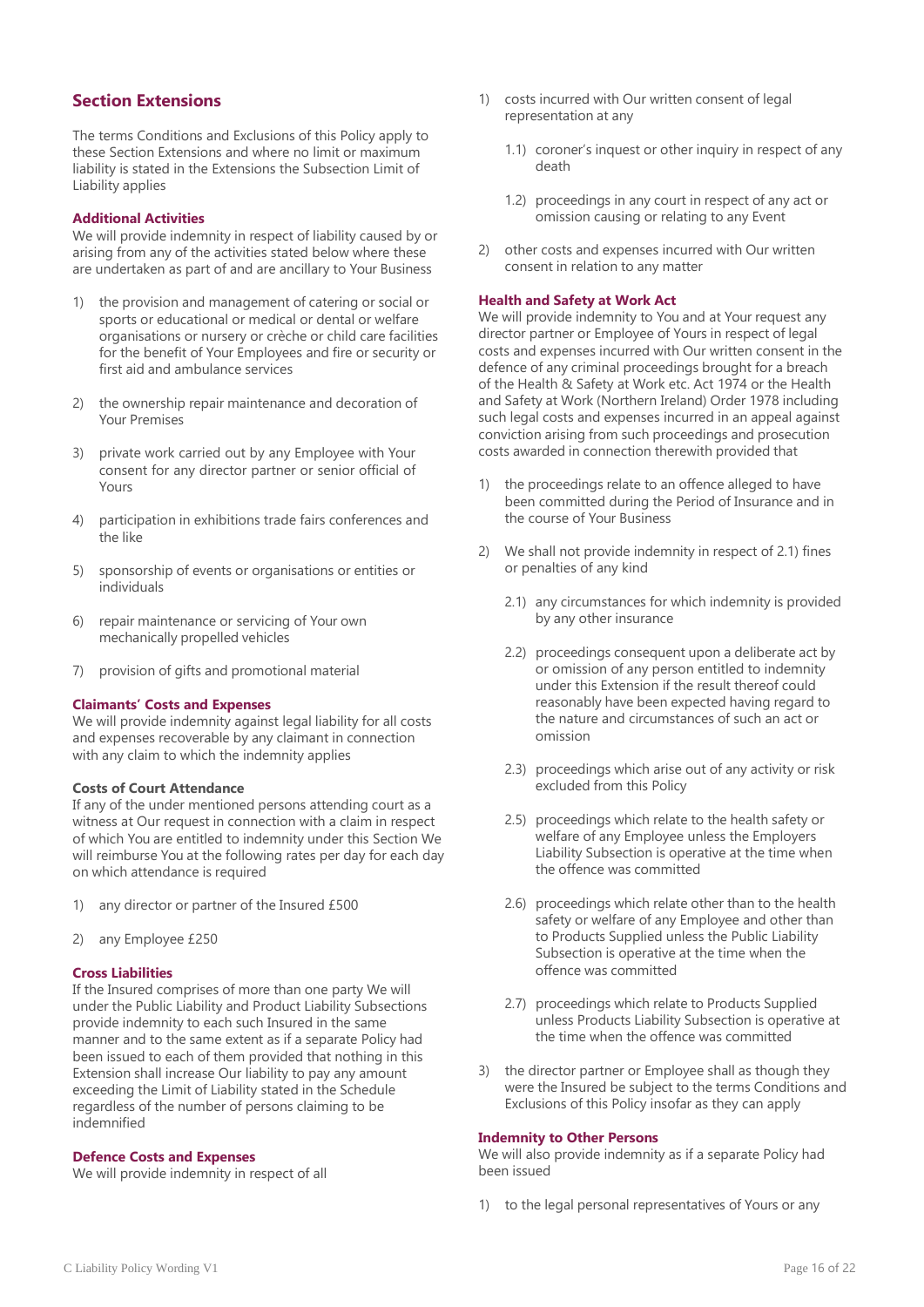other person entitled to indemnity under this Policy but only in respect of liability incurred by You or such other person

- 2) to any Principal but only to the extent required by the contract for work and not any Principal who is located within the United States of America or Canada
- 3) to any owner of plant hired to You but only to the extent required by the conditions of the contract of hire not any such owner who is located within the United States of America or Canada
- 4) at Your request to
	- 4.1) any officer or member of Your catering or social or sports or educational or medical or dental or welfare organisations or nursery or crèche or child care facilities for the benefit of Your Employees and fire or security or first aid and ambulance services in their respective capacity as such but not any medical or dental practitioner in respect of medical or dental services provided
	- 4.2) any director or partner or Employee of Yours while acting in connection with Your Business in respect of liability for which You would be entitled to indemnity under this Policy if the claim for which indemnity is being sought had been made against You

## provided that

- any persons specified above shall as though they were You be subject to the terms Conditions and Exclusions of this Policy insofar as they can apply
- b) nothing in this Extension shall increase Our liability to pay any amount exceeding the Limit of Liability stated in the Schedule regardless of the number of persons claiming to be indemnified

## **Manslaughter and Corporate Manslaughter Defence Costs**

We will provide indemnity to You and at Your request any director partner or Employee of Yours in respect of legal costs and expenses incurred with Our written consent in the defence of any criminal proceedings brought in connection with an allegation (whether under common law or statute) of manslaughter corporate manslaughter or corporate homicide including such legal costs and expenses incurred in an appeal against conviction arising from such proceedings and prosecution costs awarded in connection therewith provided that

- 1) the proceedings relate to an offence alleged to have been committed during the Period of Insurance and in the course of Your Business
- 2) Our liability under this Extension for all costs and expenses shall not exceed £1,000,000 or the amount stated as the Limit of Liability for the Public Liability Subsection in the Schedule whichever is the lower in the aggregate during any one Period of Insurance
- 3) all amounts payable under this Extension will form part of and are not payable in addition to the Limit of Liability
- 4) We agree details of the specific solicitor or counsel who are to act on behalf of each party to be defended prior to their appointment
- 5) We shall not provide indemnity in respect of
	- 5.1) fines or penalties of any kind or the cost of implementing any remedial order or publicity order
	- 5.2) costs and expenses in connection with an appeal unless the solicitor or counsel advise that there are strong prospects of succeeding in the appeal or recovering costs awarded against You or any other person entitled to indemnity at all times throughout the appeal process it being understood and agreed that any change to such prospect of success during the appeals process may result in indemnity being removed
	- 5.3) costs and expenses for which indemnity is provided by another source or any other insurance or where but for the existence of this Extension would have been provided by such source or insurance proceedings
		- brought within any country outside of the Territorial Limits
		- b) consequent upon a deliberate act by or omission of any person entitled to indemnity under this Extension if the result thereof could reasonably have been expected having regard to the nature and circumstances of such act or omission
		- c) which arise out of any activity or risk excluded by this Policy
		- d) which relate other than to Bodily Injury or potential Bodily Injury to an Employee in the course of Your Business
		- e) which relate other than to Bodily Injury or potential Bodily Injury to an Employee in the course of Your Business and other than to Products Supplied unless the Public Liability Subsection is operative at the time when the offence was committed
		- f) which relate to Products Supplied unless the Products Liability Subsection is operative at the time when the offence was committed
- 6) the director or partner or Employee shall as though they were You be subject to the terms Conditions and Exclusions of this Policy insofar as they can apply

## **Section Conditions**

## **Avoidance of Certain Terms and Rights of Recovery**

The indemnity provided under the Employers' Liability Subsection is deemed to be in accordance with such provisions as any law relating to the compulsory insurance of liability to Employees within the Territorial Limits or Offshore Installations within the continental shelf around those countries may require but You shall repay to Us all sums paid by Us which We would not have been liable to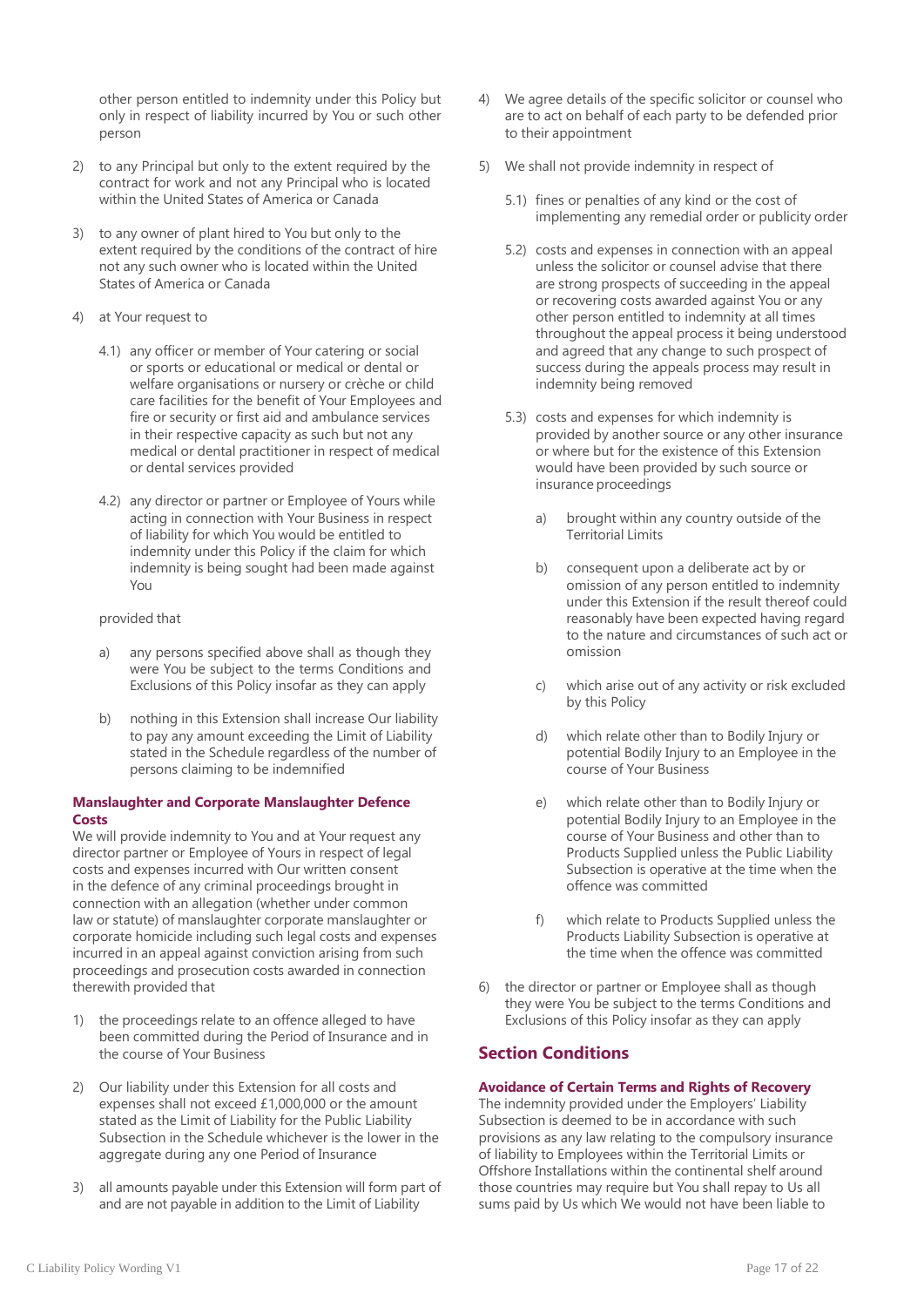pay but for the provisions of such law

## **Claims (Contribution)**

If at the time of any Event to which this Section applies there is or but for the existence of this Section there would be any other insurance covering the same Damage or liability We shall not be liable under this Section except in respect of any Excess beyond the amount which would be payable under such other insurance had this Section not been effected

## **Claims (Discharge of Liability)**

We may at any time at Our sole discretion

- 1) under Employers Liability Subsection pay to You the Limit of Liability applicable (less any sum or sums already paid in respect or in lieu of damages and less other costs and expenses already paid or incurred prior to such payment) or any lesser sum for which the claim or claims against You can be settled and We shall not be under any further liability in respect of such claim or claims
- 2) under Public Liability or Products Liability Subsections pay to You the Limit of Liability applicable (less any sum or sums already paid in respect or in lieu of damages) or any lesser sum for which the claim or claims against You can be settled and We shall not be under any further liability in respect of such claim or claims except for other costs and expenses for which We may be responsible incurred prior to such payment

provided that in the event of a claim or series of claims resulting in Your liability to pay a sum in excess of the Limit of Liability applicable Our liability under Public Liability or Products Liability Subsections for costs and expenses shall not exceed an amount being in the same proportion as Our payment to You bears to the total payment made by or on behalf of You in settlement of the claim or claims

## **Section Exclusions**

We shall not provide indemnity

- 1) under the Public Liability or Products Liability Subsections against liability in respect of Pollution or Contamination occurring
	- 1.1) within the United States of America or Canada
	- 1.2) elsewhere than within the United States of America or Canada unless caused by a sudden identifiable unintended and unexpected Event which takes place in its entirety at a specific time and place during the Period of Insurance

## provided that

in respect of any liability for which indemnity is not excluded under Exclusion 1. 2) above

- a) all Pollution or Contamination which arises out of one Incident shall be deemed to have occurred at the time such Incident takes place
- b) the liability for all damages under the Public Liability or Products Liability Subsections payable in respect of all Pollution or Contamination which

is deemed to have occurred during any one Period of Insurance shall not exceed in the aggregate the amount stated in the Schedule as the Limit of Indemnity for the Public Liability or Products Liability Subsections

- 2) under the Public Liability or Products Liability Subsections against liability caused by or arising from advice design or specification You provided for a fee
- 3) under the Public Liability or Products Liability Subsections against liability
	- 3.1) in respect of mental injury mental anguish or shock or fear of suffering death Bodily Injury illness or Disease arising out of the actual alleged or suspected presence or release of Asbestos or exposure to or inhalation of Asbestos
	- 3.2) for the costs of management including those of any persons under any statutory duty to manage removal mitigation remediation repair alteration recall rectification replacement or reinstatement of any property or part thereof arising out of the presence of Asbestos
- 4) against liability for punitive exemplary or aggravated damages or any additional damages resulting from the multiplication of compensatory damages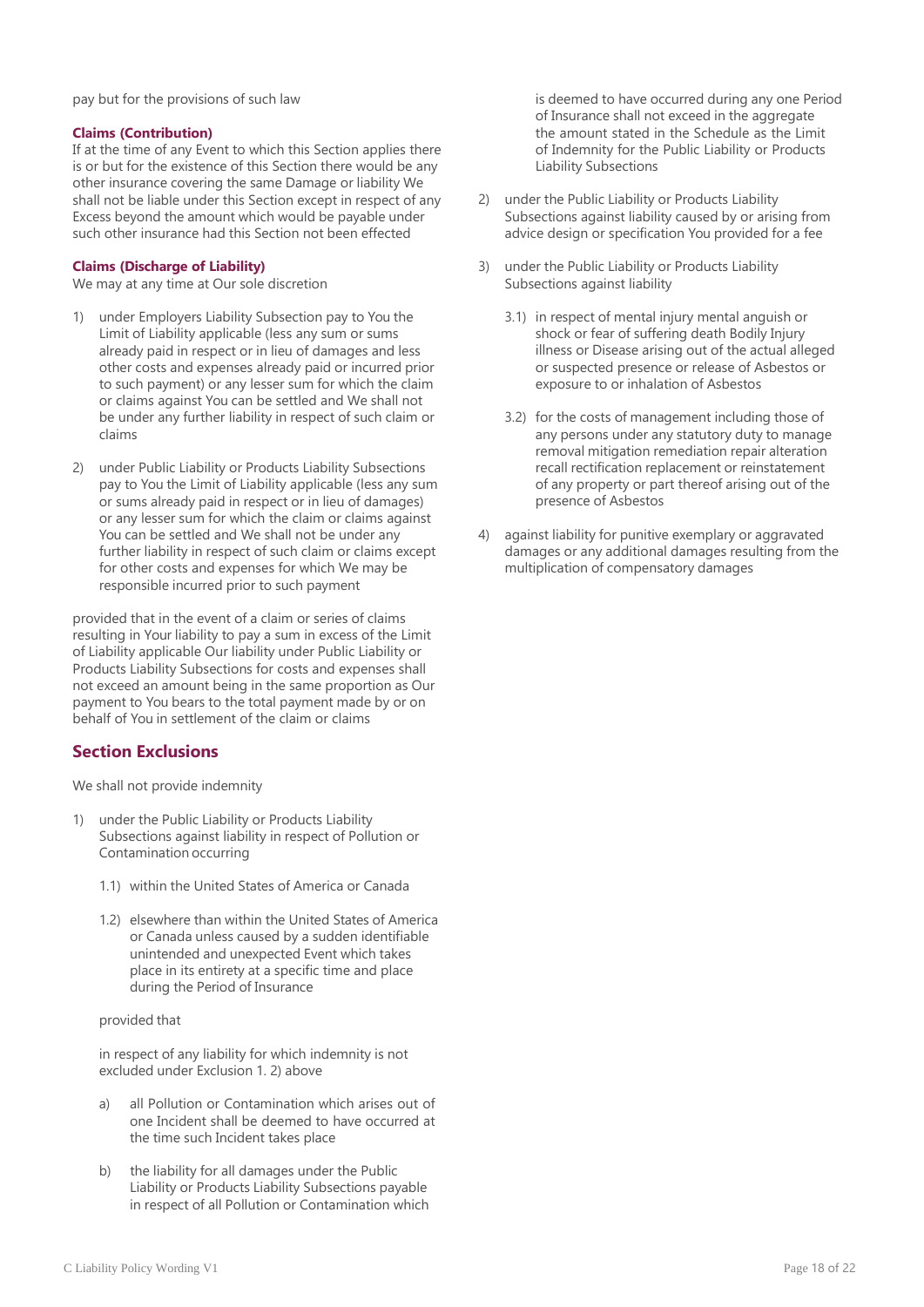## <span id="page-18-0"></span>**Personal Accident Section**

## **Section Cover**

Bodily Injury suffered by an Insured Person solely and independently of any other cause occurring as a result of an Accident during the Period of Insurance, whilst engaged in the business of the Insured.

## **Limit of Liability**

Our liability under this Section shall not exceed the Sum Insured shown for each Item in the Schedule in respect of any one Period of Insurance

## **Benefits Sums Insured**

| $\mathbf{1}$ . | Accidental Death100%                 |                     |  |
|----------------|--------------------------------------|---------------------|--|
| 2.             | Loss of one or both eye(s)           | 100%                |  |
| 3.             | Loss of one or more limb(s)          | 100%                |  |
| 4.             | Loss of hearing in both ears         | 100%                |  |
| 5.             | Loss of hearing in one ear           | 50%                 |  |
| 6.             | Loss of Speech                       | 100%                |  |
| 7.             | <b>Permanent Total Disablement</b>   | 100%                |  |
| 8.             | Temporary Total Disablement          | 67% of Gross        |  |
|                | Weekly Wage up to a maximum GBP 250  |                     |  |
| 9.             | <b>Temporary Partial Disablement</b> | 40% of Gross        |  |
|                | Weekly Wage up to a maximum GBP 100  |                     |  |
|                | 10. Hospital Benefit                 | GBP 25 per complete |  |
|                | 24 hours up to a maximum of GBP 250  |                     |  |

## **Section Definitions**

## **Accident**

means sudden, unexpected, unusual, specific event which occurs at an identifiable time and place during the Period of Insurance

## **Annual Salary**

Means the Insured Persons annual salary (excluding overtime, commissions, bonus payments and profit share) as set out in their contract of employment or contract for service with the Insured at the start date of this Policy

## **Bodily Injury (applicable to this Section only)**

Means Injury cause

- 1. by an Accident and
- 2. solely and independently of any other cause results in an Insured Person's death or disablement or other injury within twelve months from the date of the Accident

Bodily Injury does not include sickness

## **Hospital Benefit**

Means the benefit payable in respect of hospitalisation

## **Insured Person**

Means any of your directors, partners or Employees

## **Loss of Hearing**

Means total loss of hearing in both or one ear(s) which lasts twelve months and at the end of that period is beyond hope of improvement

## **Loss of Limb**

means permanent loss by physical separation of a hand at or above the wrist or of a foot at or above the ankle and includes permanent total and recoverable loss of use of hand arm or leg

## **Loss of Speech**

Means total loss of speech which lasts twelve months and at the end of that period is beyond hope of improvement

## **Permanent Total Disablement**

means disablement which entirely prevents the Insured Person from attending to their usual business or occupation which lasts continuously for 52 weeks and which at the end of that period is without prospect of improvement

## **Temporary Partial Disablement**

Means disablement which prevents the Insured Person from attending to a substantial part of their usual business or occupation

## **Temporary Total Disablement**

Means disablement which entirely prevents the Insured Person from attending to or engaging in their usual business or occupation

## **Section Conditions**

- 1. Benefit shall not be payable under more than one of benefits  $1 - 7$ . in respect of the same injury or same period of disablement, except that payment may be made under benefit 8. or 9. For any period prior to payment being made for such benefit, provided that the amount already paid under benefit 8. or 9. shall be deducted from the payment due under benefit 1. to 7.
- 2. After a claim has been paid under one of benefits 1. to 7. no further liability shall attach to insurers in respect of the Insured Person
- 3. Benefit 7. shall be payable only on certification by a medical referee of permanent total disablement as defined in the Schedule applicable to this Section and not before the expiry of 52 consecutive weeks disablement.
- 4. Benefits 8 shall be payable up to but not exceeding in all 52 weeks in respect of any period(s) of disablement resulting from any one Bodily Injury and shall be paid at the end of any period of disablement or at the Insured's request at periodic intervals of not less than 4 weeks.
- 5. Benefits 9 shall be payable up to but not exceeding in all 26 weeks in respect of any period(s) of disablement resulting from any one Bodily Injury and shall be paid at the end of any period of disablement or at the Insured's request at periodic intervals of not less than 4 weeks
- 6. where a payment is made for Benefit 6 following Benefit 9 or for Benefit 9 following Benefit 8 arising from the same Accident, benefit shall only be paid for one benefit payment period.
- 7. the total sum payable in respect of any one or more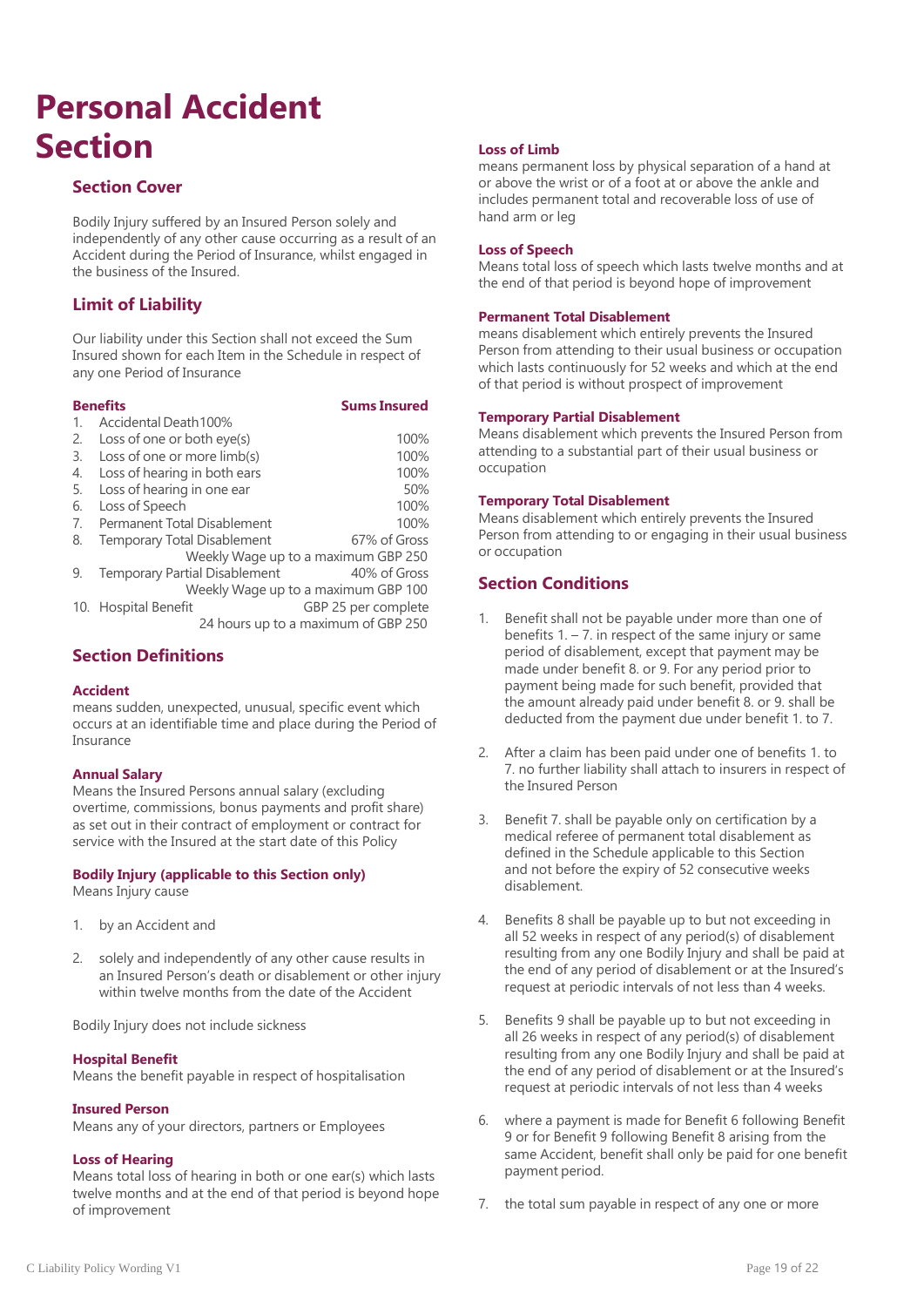claims shall not exceed in all the largest benefit under any one of the items contained in the schedule

- 8. The Insured Person shall as often as required and at the expense of the Insurers submit to examination by a medical practitioner of the Insurers choice
- 9. The Insurers shall be entitled to post mortem examination at its own expense in the event of death of an Insured Person
- 10. This Section is not assignable and the receipt of the Insured or their legal shall be a valid discharge of the Insurers liability

## **Previous Disability Clause**

It is hereby understood and agreed that if the consequence of an accident shall be aggravated by any physical disability or condition of the Insured Person which existed before the accident occurred, the amount of any compensation payable under this Policy in respect of the consequences of the accident shall be the amount which it is reasonably considered would have been payable if such consequences had not been without the necessity of medical consultation or treatment for 24 consecutive months prior to the date of the claim.

## **Section Exclusions**

Benefit 8 & 9 are not payable in respect of:

- 1. (a) the first 7 days of disablement in respect of clerical occupations and the first 14 days of disablement in respect of manual occupations
	- (b) the first 28 days of disablement resulting from playing any type of football or rugby or field hockey
- 2. Bodily Injury resulting from an Insured Person taking part in or practicing for:
	- (a) abseiling, boxing, caving, hunting, ice hockey, judo, martial arts, polo, potholing, professional sports, sub aqua diving, water skiing, winter sports or wrestling
	- (b) flying and aerial activities or any kind other than as a fare paying passenger in a properly certified multi engine passenger carrying aircraft or helicopter flown in the course of licenced operations
	- (c) mountaineering or rock climbing which would normally necessitate the use of ropes or guides
	- (d) racing of any kind other than on foot or swimming or
	- (e) engaging in or taking part in armed forces service or operations
- 3. Bodily Injury resulting from the use of by and Insured Person of
	- (a) a motorcycle (as driver or passenger) other than

under 250c.c and when the driver is duly qualified and is possession of a current UK driving licence and both driver and passenger wear safety helmet(s) and appropriate clothing

- (b) any kind of power tools
- 4. Bodily Injury arising from
	- (a) any pre-existing defect infirmity medical condition or chronic or recurring ailment of which an Insured Person is aware of or could reasonably be expected to have been aware unless it has been declared in writing and accepted by the Insurers
	- (b) Pregnancy or Childbirth
- 5. Bodily Injury sustained while under the influence of or due wholly or partly or directly or indirectly to the taking of drugs other than drugs taken as prescribed by a qualified registered medical practitioner but not for the treatment of drug addiction.
- 6. An Insured Person committing or attempting to commit suicide or in a state of insanity.
- 7. Self inflicted Bodily Injury or deliberate exposure to exceptional danger unless in an attempt to save Human life
- 8. Bodily Injury resulting solely in the inability to take part in sports or pastimes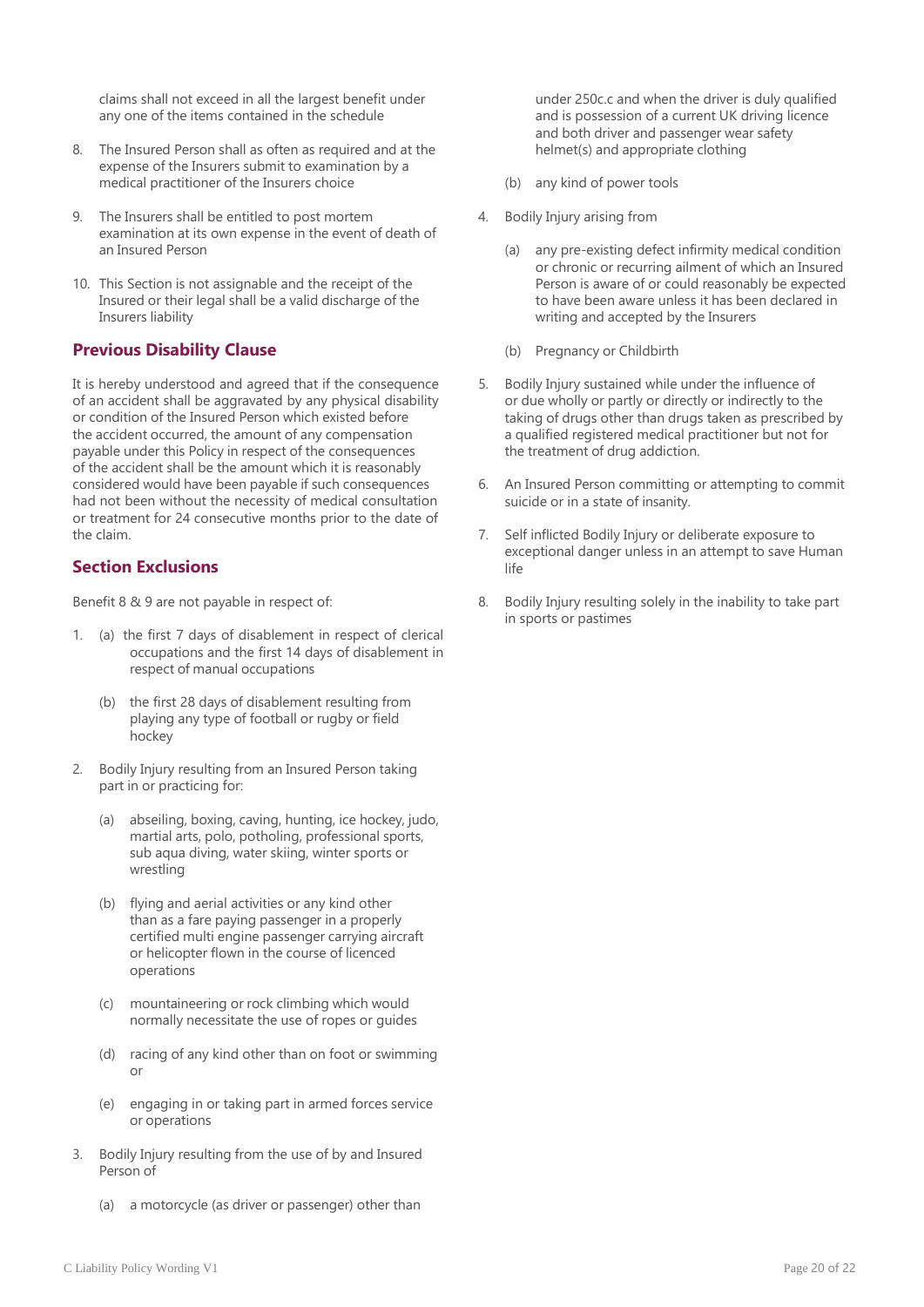## <span id="page-20-0"></span>**Tools and Business Equipment Section**

## **Section Cover**

Damage occurring during the Period of Insurance within the Territorial Limits to Property stated in the Schedule

## **Section Definitions**

These definitions apply to this Section wherever these words or phrases appear with an upper case letter except where otherwise stated

## **Sum Insured**

means the maximum amount We will pay for each item insured under any Section

## **Tools & Business Equipment**

means Portable tools, business equipment including portable electronic equipment and stock in trade belonging to You or any of Your directors or partners or any Employee or for which they are responsible, but not if any such items are more specifically insured elsewhere.

## **Limit of Liability**

Our liability under this Section shall not exceed the Sum Insured shown for each Item in the Schedule in respect of any one Period of Insurance

## **Section Exclusions**

We shall not indemnify You for

- 1) subsequent or inevitable losses of any kind
- 2) Damage due to inherent vice or latent defect, wear and tear, gradual deterioration, mildew, vermin, insects, damp, rust, corrosion, erosion, its own faulty or defective design or materials, or any other gradually operating cause;
- 3) Damage due to exposure to weather conditions of any moveable Tools and Business Equipment located in the open or in open-sided buildings;
- 4) faulty or defective workmanship or operational error or omission on Your or any Employees part but this will not exclude subsequent Damage which itself result from a cause not being otherwise excluded
- 5) Damage to:
	- a) any mechanically propelled vehicle or plant for which compulsory insurance or security is required under any legislation governing the use of the vehicle or plant but this Exclusion will not apply to any such vehicle or item of plant which is not otherwise insured and which at the time of the Damage is being used at site at which you are undertaking a contract as part of Your Business as a tool of trade or being carried to or from such site;
	- b) any item of Tools and Business Equipment caused by its own mechanical breakdown or derangement;
- c) any part of any electrical Tools and Business Equipment directly caused by breakdown leakage of electricity or excessive pressure therein or by its own short-circuiting or over-running but Damage to any other part of such Tools and Business Equipment or to other Tools and Business Equipment by the spread of fire therefrom is not excluded;
- d) any Tools and Business Equipment as a result of normal upkeep or normal making good;
- e) any Tools and Business Equipment let out on hire;
- f) any hired-in plant and any plant owned by you;
- 6) unexplained losses, shortages due to error or omission, losses discovered at times of normal stocktaking or making an inventory or loss resulting from You voluntarily parting with title or possession of any Tools and Business Equipment if induced to do so by deception;
- 7) acts of fraud or dishonesty by Your Employees
- 8) any process of fitting or testing or servicing or repair or renovation or adjustment
- 9) Damage occasioned by delay, embargo, nationalisation, confiscation, requisition, seizure or destruction by the government or any public authority;
- 10) indirect loss of any kind;
- 11) Damage due to theft or attempted theft of or from any unattended vehicle:
	- a) unless it is securely locked at all points of access, and
	- b) between 9pm and 6am the vehicle is in a securely locked building or guarded security park;
- 12) Damage resulting from theft or attempted theft whilst left overnight, not in a vehicle, unless in a securely locked building;
- 13) Damage to goods in an open backed vehicle caused by theft or attempted theft;
- 14) Damage to glass and other fragile or brittle articles (other than lenses) unless caused by fire, theft or accident to the vehicle in which the property is being transported;
- 15) Damage caused by Pollution or Contamination
- 16) Damage caused by the accidental or deliberate introduction of a Virus or other instruction information or code into any electronic equipment
- 17) the Excess amount stated in the Schedule